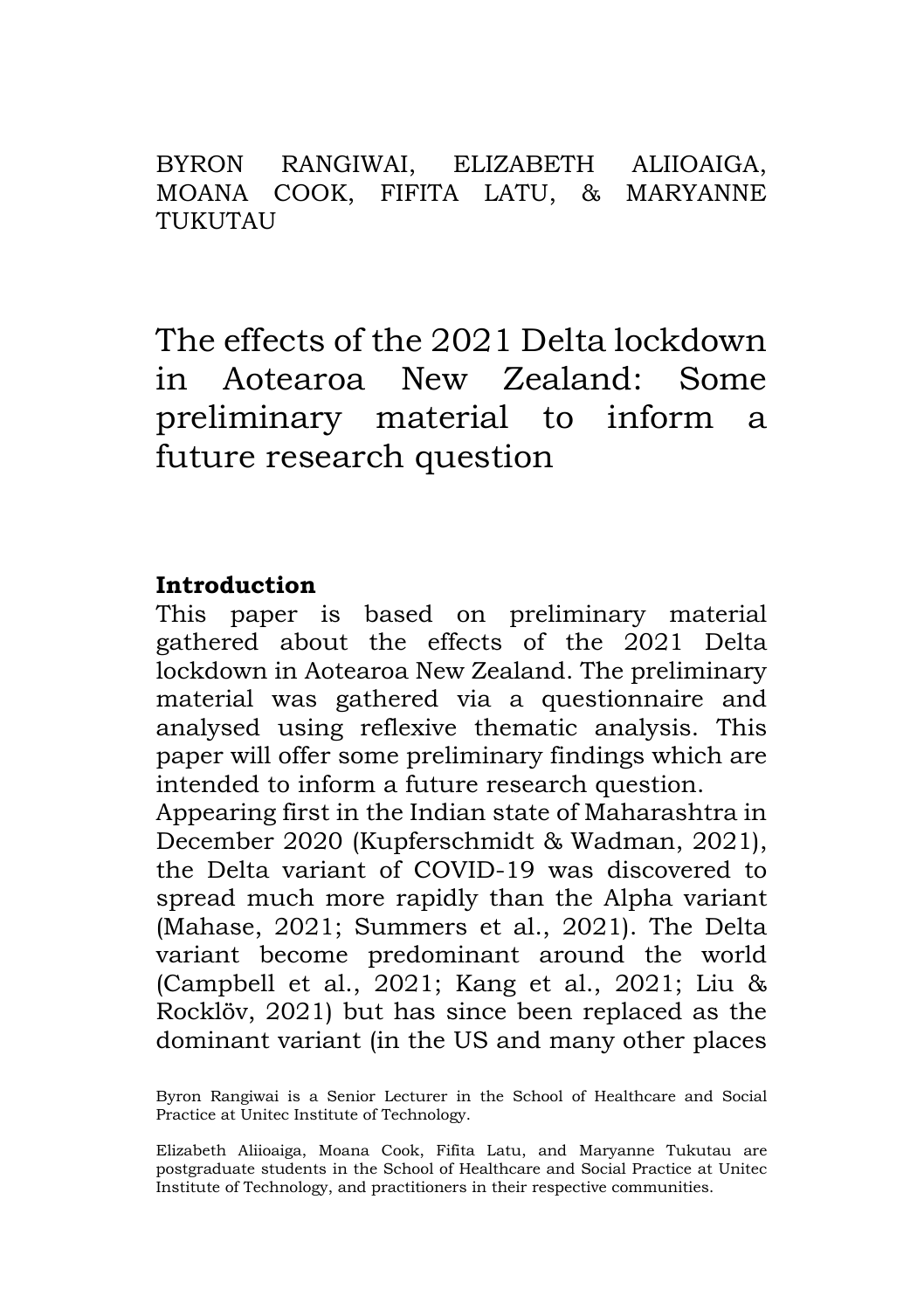at the time of writing this article) by Omicron (Thompson et al., 2022). Indeed, by March 2022, Omicron will infect a large percentage of the world's population (Murray, 2022).

Other countries have demonstrated that a rapid lockdown—regional or nationwide—is effective for coping with Delta outbreaks when combined with extensive public health measures such as physical separation, mass mask use, and vaccination (Summers et al., 2021). In 2021, a four-level alert system was in place in Aotearoa New Zealand. The use of lockdown to limit the spread of the virus was part of Level 4 of the alert system (Grout et al., 2021; Summers et al., 2021).

A community case of the Delta variant infection was discovered in Tāmaki Makaurau Auckland on August 17, 2021 (Grout et al., 2021). The number of reported cases quickly grew, and a series of superspreading events strained our contact tracing system, quarantine facilities, and health-care capacity (Grout et al., 2021). This outbreak necessitated a swift transition to a Level 4 lockdown for all of Aotearoa New Zealand to eliminate community transmission (Grout et al., 2021; Summers et al., 2021). Grout et al. (2021) argue that it was necessary for Aotearoa New Zealand to persist with "its intensive efforts to control the current outbreak" (para. 3). The lockdown was in place for several months for the entire country, while Tāmaki Makaurau Auckland remained in lockdown for nearly four months.

## **Questionnaire**

To gather preliminary material about the impacts of the Delta lockdown in Aotearoa New Zealand, the authors devised a questionnaire composed in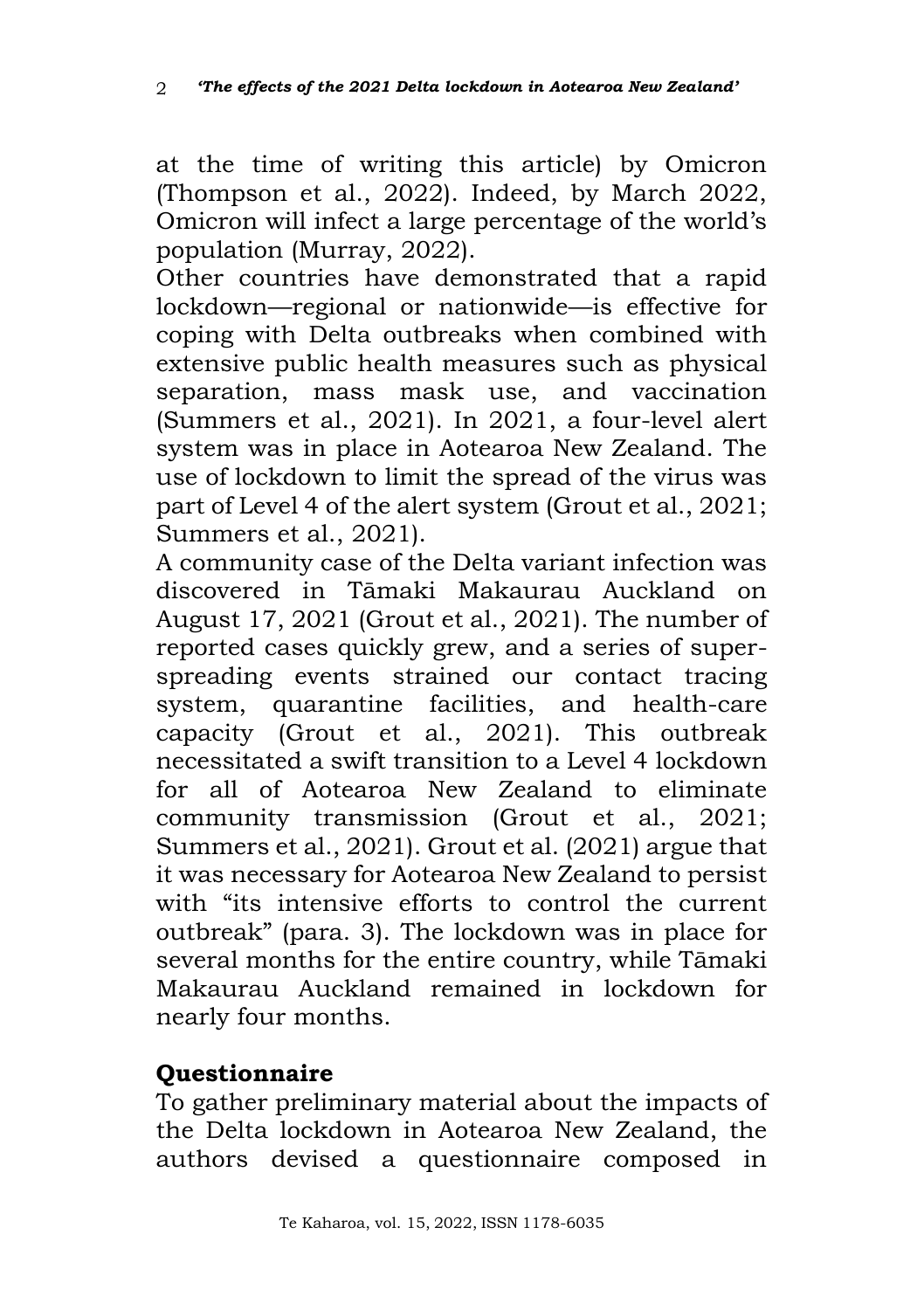Google Forms. The questionnaire was entitled "Impacts of the Delta lockdown in Aotearoa New Zealand" and was shared via Facebook during the Delta lockdown. Responses were received from 119 individuals. The questions asked were:

- On a scale of 1–5, how has the impact of the Delta lockdown affected you overall?
- What are some of the feelings you have experienced during Delta lockdown?
- How has your life been disrupted by Delta lockdown?
- How do you cope with Delta lockdown?
- Have you experienced any differences between the big lockdown in 2020 and the Delta lockdown in 2021? If so, what have you noticed?

## **Reflexive thematic analysis**

While reflexive thematic analysis is normally used to analyse and interpret data from interviews, we decided to use it to reveal themes in the preliminary material. It is intended that the themes revealed in this paper could be used to inform future research. In reflexive thematic analysis "themes are conceptualized as meaning-based patterns, evident in explicit (semantic) or conceptual (latent) ways" (Braun et al., 2019, p. 848). As "the *output* of coding—themes result *from* considerable analytic work on the part of the researcher to explore and develop an understanding of patterned meaning" (Braun et al., p. 848).

Braun et al. outline six phases of reflexive thematic analysis, which have been used here to analyse the preliminary material: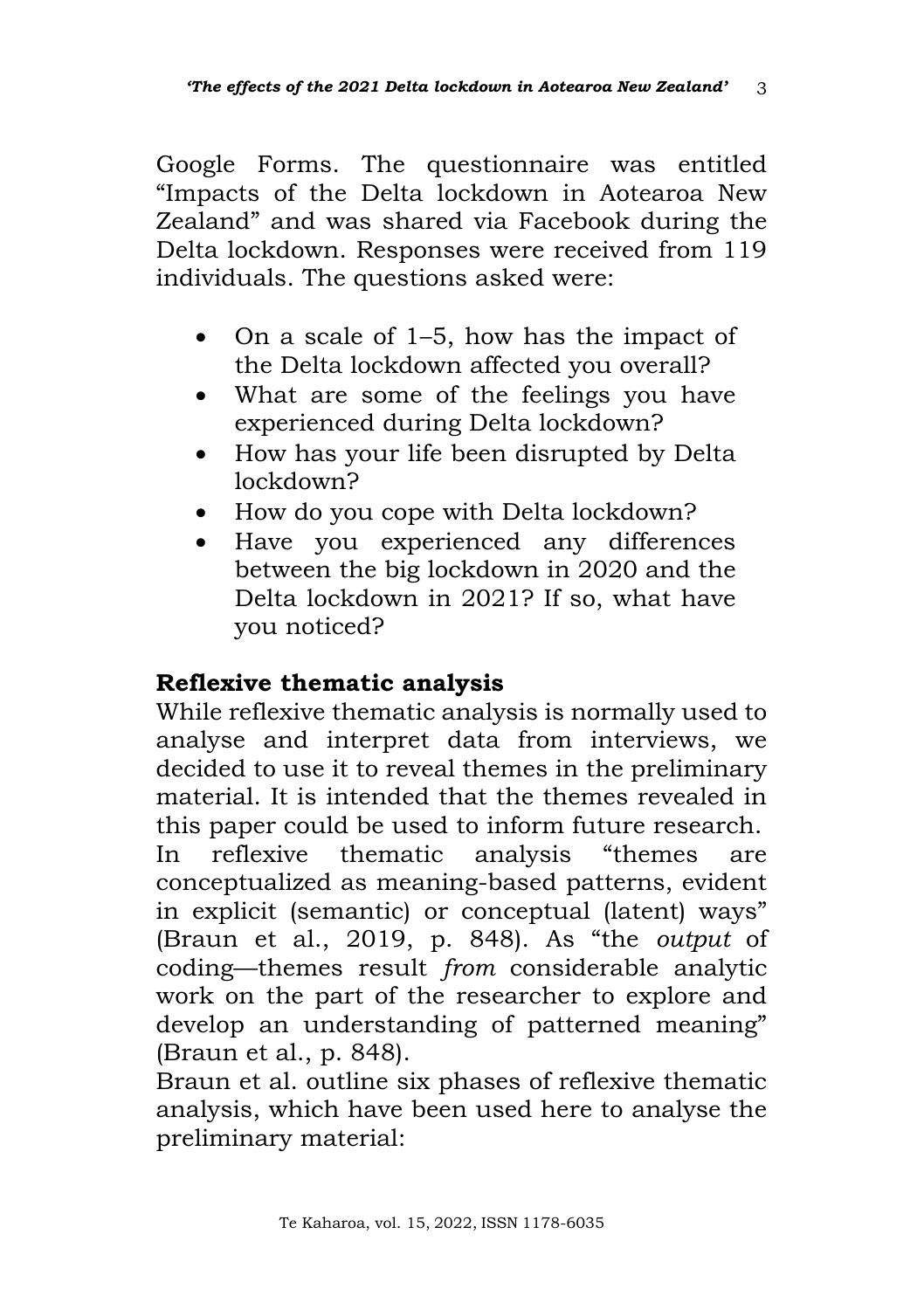- Familiarisation
- Generating codes
- Constructing themes
- Revising themes
- Defining themes
- Producing the report

The *familiarisation* process is, as its name suggests, about becoming familiar with the dataset, or in this case the preliminary material gathered from the questionnaire: "The process involves becoming 'immersed' in the data and connecting with them in different ways" (Braun et al., 2019, p. 852). As this paper deals only with preliminary material gathered from the questionnaire, we familiarised ourselves with the information by reading, re-reading, brainstorming, and through discussion with each other. The process included "'noticing' interesting features" (p. 852) and making relaxed but "thoughtful and curious" (p. 852) notes about what we (re)read.

The process of *generating codes* from the preliminary material required that we "succinctly and systematically" (Braun et al., 2019, p. 853) discovered and identified meaning in the questionnaire responses. The process involved attaching concise and clear codes to bits of information so that they could be arranged around emerging patterns of meaning (Braun et al., 2019). The process for *constructing themes* involved grouping similar codes together as 'building blocks' with which to construct themes that draw upon

patterns of meaning to "tell a coherent, insightful story" (Braun et al., 2019, p. 854) about what the preliminary material reveals.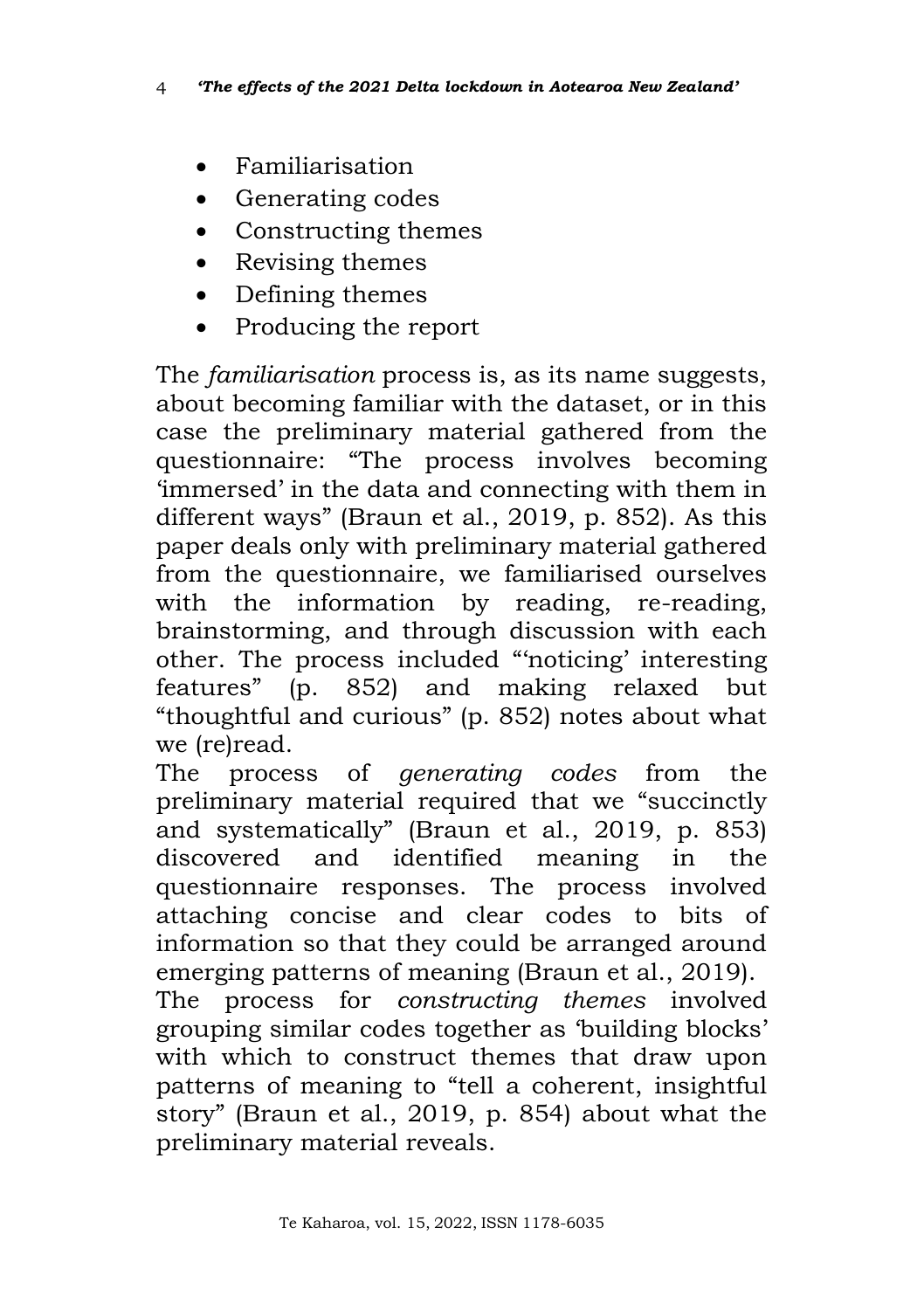*Revising* and *defining* themes are two phases of the process that go together: "The revising and defining phases seek to ensure that themes, *and* theme names, clearly, comprehensively *and* concisely capture what is meaningful" (Braun et al., 2019, p. 857). Revising themes included reviewing coded material pertaining to a theme to ensure that the information related to the central concept of the inquiry and to the preliminary material. The *Producing the report* stage of the process is not merely the write-up but is also a means of testing the overall cohesion of the themes in relation to the material (Braun et al., 2019).

The remainder of this paper will be based on the questionnaire itself. The following sections will be headed by each questionnaire question, and the themes that emerged from the preliminary material will be described and linked to the literature—except for the first question, which provides only a graph reflecting the responses.

*On a scale of 1–5, how has the impact of the Delta lockdown affected you overall?*

Out of 119 respondents, 118 responded to this question. The following graph is a reflection of those responses.



*Figure 1: Google Forms graph showing responses.*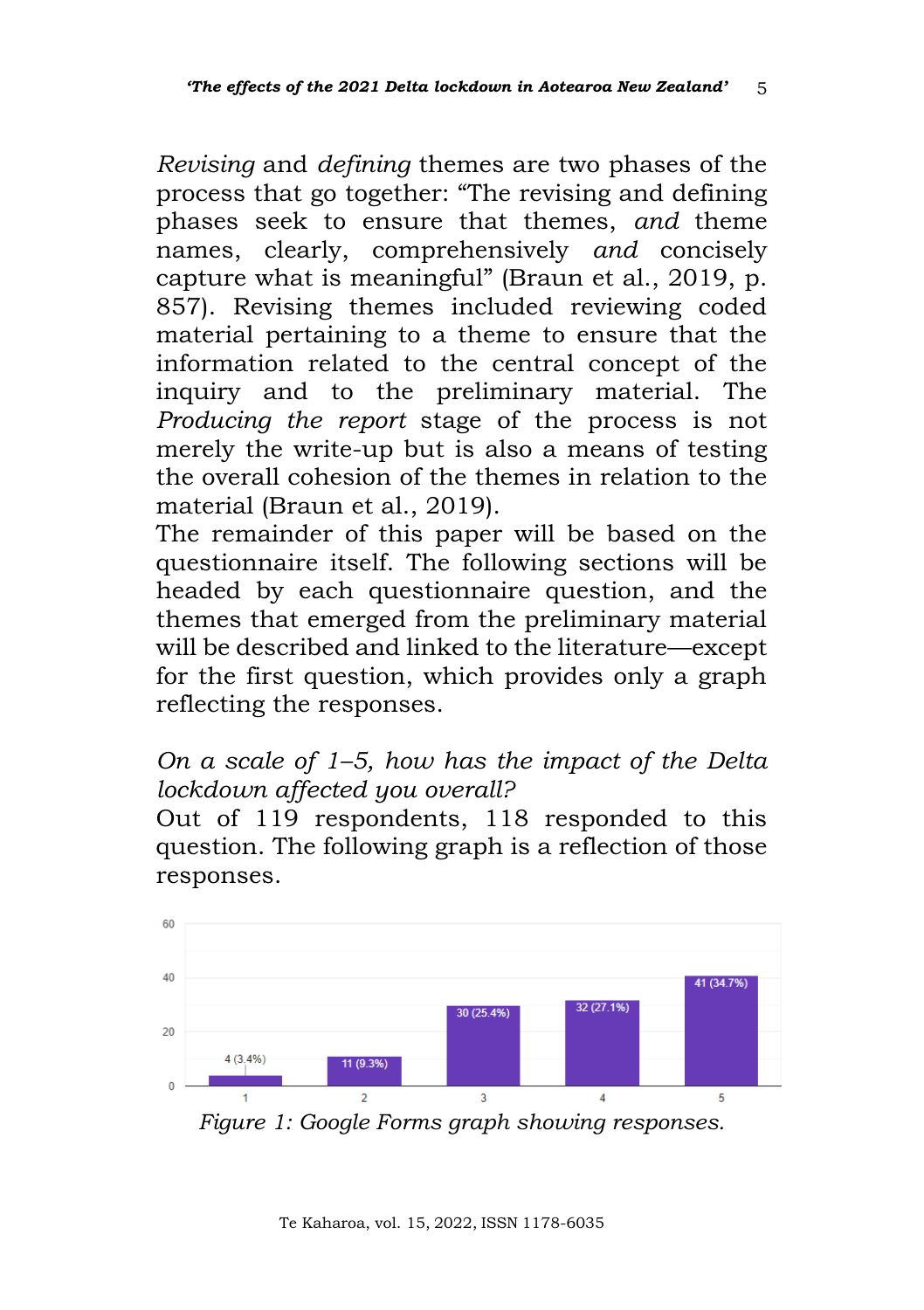*What are some of the feelings you have experienced during Delta lockdown?*

Negative feelings

Common responses from the questionnaire showed that most of the participants experienced negative feelings during the Delta lockdown, including feelings of being sad, lonely, anxious, stressed, and angry. Kef (2021) argues that anxiety and negative emotions during the pandemic are a common occurrence. Many of the participants who experienced these negative emotions stated that their feelings of anxiety, loneliness, and stress came from the rise in *"numbers of affected people"*, *"not being able to be with friends and families"*, or *"the spread of misinformation online"*.

Zhao and Zhou (2020) link the spread of misinformation online—especially on social media with experiences of negative emotions and the exacerbation of mental-health issues. Bogin and Varea (2020) opine that the fear and anxiety experienced during the pandemic can manifest as paranoia and stress.

The respondents indicated that they were affected, during the Delta lockdown, both mentally and physically, and suffered impacts on their overall sense of health and wellbeing. Concerning the impacts of the lockdown, some respondents reported that isolation from loved ones *"affected me mentally"*, *"added to my depression",* or caused a lack of focus regarding work and/or study.<sup>1</sup> Some respondents also described being *"tired physically"*, suffering *"fatigue"*, as well as *"energy depletion".* 

<sup>1</sup> See Rangiwai et al. (2020) for more about the impacts of COVID-19 on tertiary study.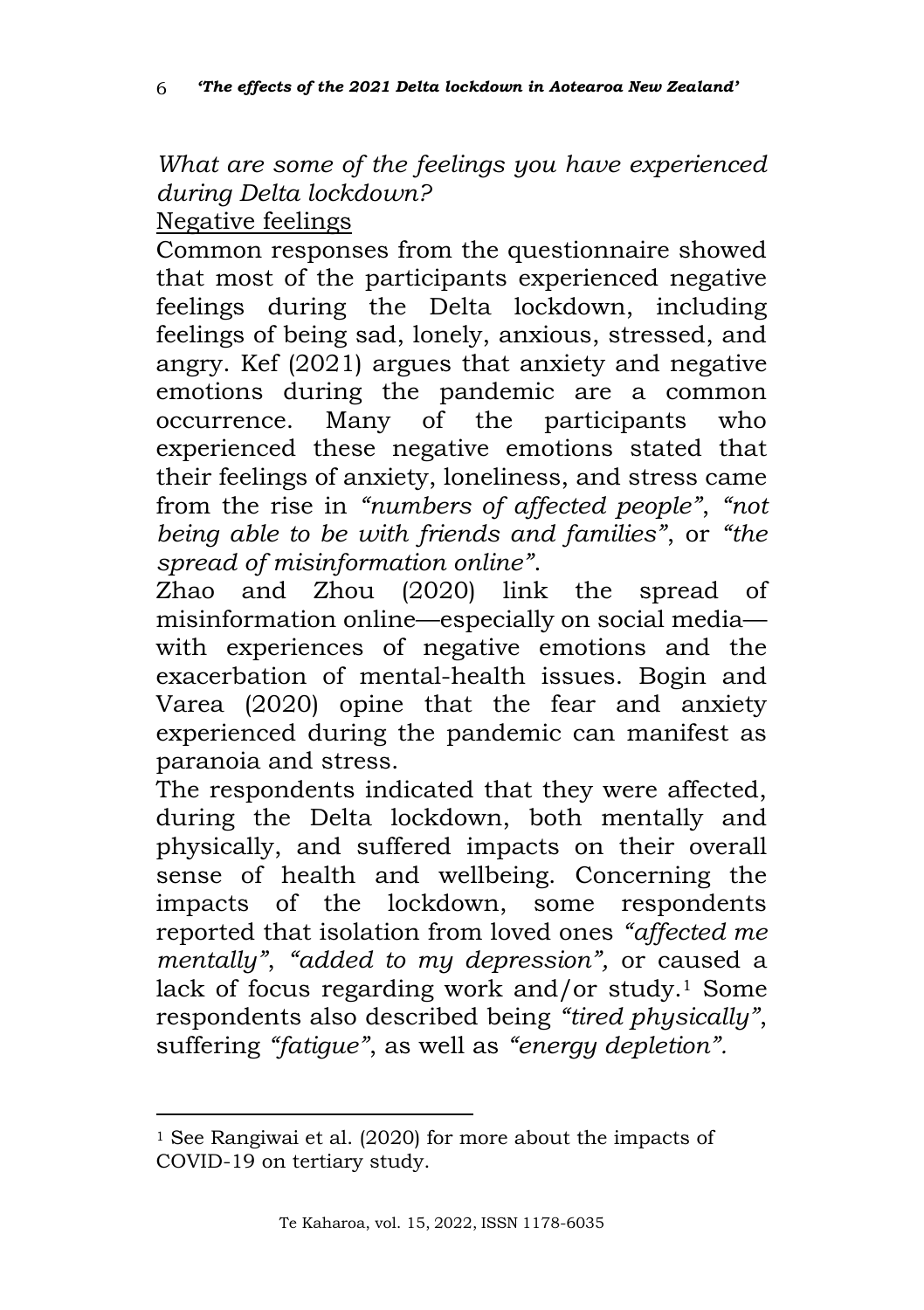### Positive feelings

A small number of respondents reported some positive feelings about the lockdown. Positive responses, while very few, included feelings of gratitude, peace, and relief. Underpinning these responses was an expression of a need for time to cater to and spend with family, and to enjoy homebased activities. Certainly, Lades et al. (2020) argue that the opportunity to spend time with family and engage in activities involving nature has stimulated positive feelings in some people despite the restrictions of lockdowns. Furthermore, Ammar et al. (2020) report that physical and social activities during lockdowns has been linked to an increase in positive emotions.

# Neutral feelings

Some respondents reported neutral feelings toward the lockdown, expressing a need to *"get on with it"*, *"adapt to change"*, and *"learn to live with the new normal"*. Indeed, research by Isaac et al. (2021) indicates that some people managed to adapt to the conditions generated by the pandemic.

# *How has your life been disrupted by Delta lockdown?* Isolation

To deal with the effects of the pandemic, restrictions of movement and social distancing measures have been implemented worldwide (Moghadas et al., 2020). This pandemic has been described as the 'mother of all pandemics' (Matias et al., 2020) as the World Health Organization (WHO) and most governments recommended the entire human population stay home to reduce the spread of COVID-19 (Matias et al., 2020). Although social distancing and home isolation were essential to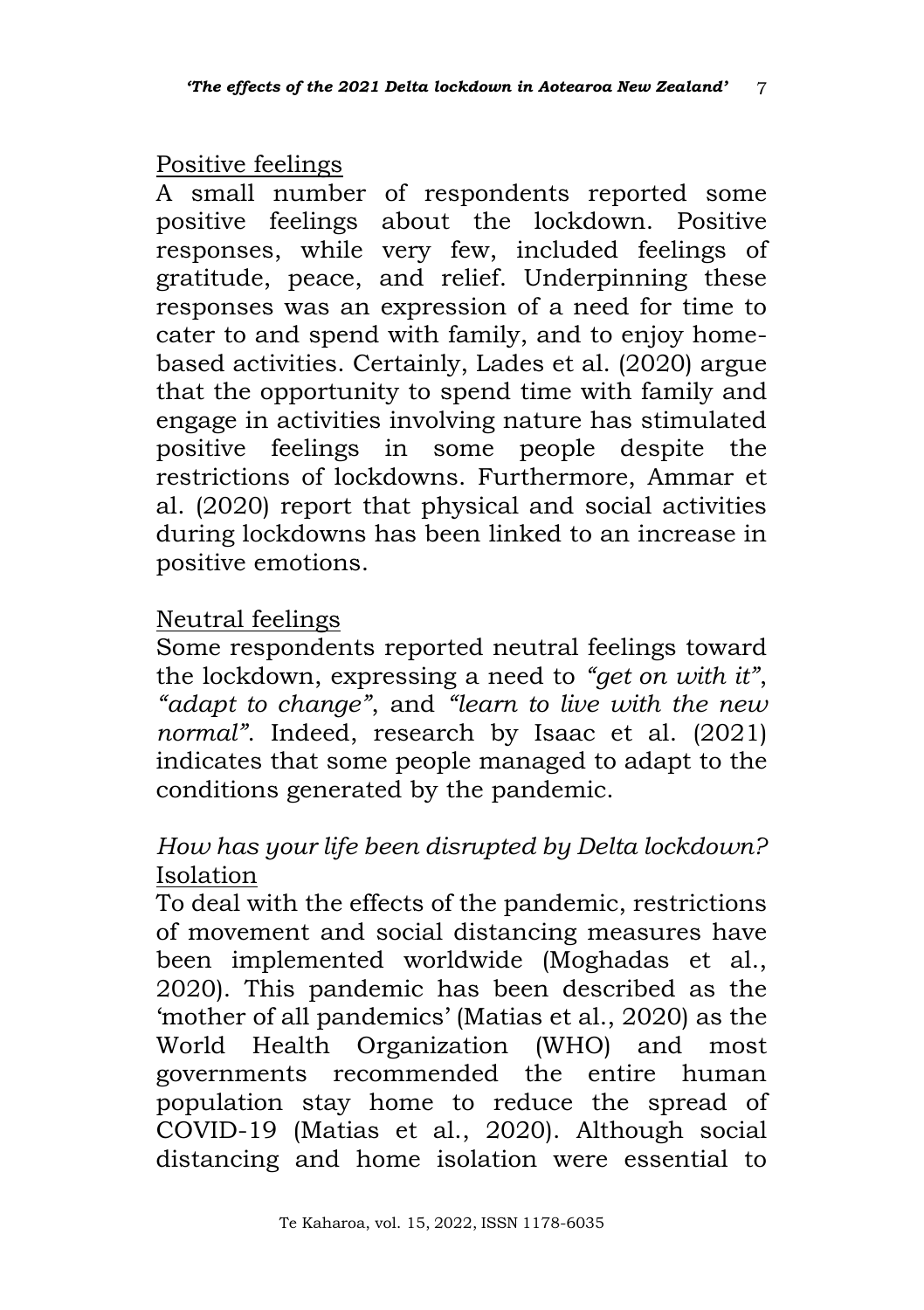minimising the spread of the pandemic, concerns have been raised about the effects of prolonged isolation (Theodorou et al., 2021).

Most respondents described a deep sense of isolation connected to their inability to physically visit with family and friends due to the lockdown. Some of the responses included: *"not being able to physically connect to whānau", "no physical contact with friends and family", "cut off from family",* and *"unable to see high-risk family members".* The inability to be physically present to farewell deceased loved ones, celebrate the arrival of newborns, or to physically support elderly family members and friends, were also amongst the responses given. Certainly, the inability to attend tangihanga or other types of funeral rituals was a common sore point among respondents, despite the ability to attend proceedings online in some cases (Choi et al., 2021; Enari & Rangiwai, 2021; Rangiwai & Sciascia, 2021).

The experience of physical isolation was described<br>by respondents as being overwhelmingly by respondents as being overwhelmingly distressing. While respondents used technology to connect with others, in line with Choi et al.'s (2021) research, online interaction was considered insufficient. The ability to connect physically with family, friends, and others helps people to cope with stress, regulate emotions, and strengthen resilience (Matias et al., 2020). Isolation, on the other hand, may exacerbate anxiety and mental-health issues, and diminish immunity (Matias et al., 2020). Certainly, isolation and loneliness are associated with negative thoughts, anxiety, and depression (Hwang et al., 2020).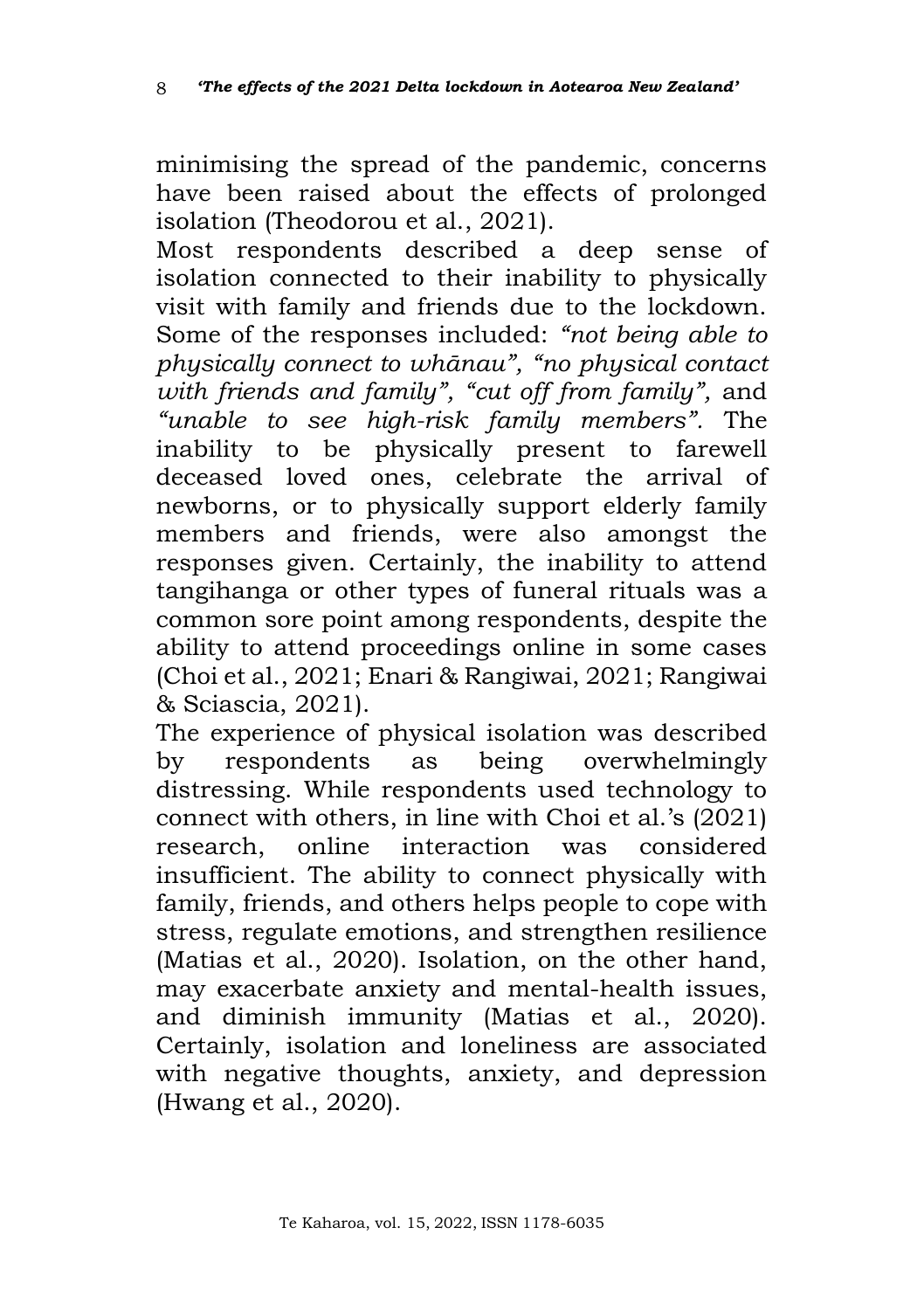Financial hardship

Lockdowns significantly affected rates of employment, which impacted on incomes (Fletcher et al., 2020). Many respondents indicated that their financial situation was impacted by the Delta lockdown, with answers such as "*main income has been cut", "reduced pay",* and *"a drop in income".*  Other respondents reported that their household incomes were lessened when a spouse lost a job or when hours were reduced; the following three comments highlight this:

*"My husband has stopped working which means he gets the wage subsidy which I am grateful for, but our income drops which meant we had to cut down on our shopping …"*

*"My husband's job is not getting help from the government, so we are unsure he will have a job to go back to. Our savings are gone, the price of food has risen again …"*

*"… husband lost his job, food at supermarkets have all gone up in price, so much …"*

Furthermore, financial stress and food insecurity were common concerns among low-income families, despite the provision of some government support during the lockdown (Choi et al., 2021).

Wellbeing

Studies have shown that isolation due to the pandemic may result in adverse psychological effects including post-traumatic stress symptoms, confusion, and anger, as well as an increase of depressive symptoms, stress, and sleep disruptions (Allé & Berntsen, 2021). The inability to work during a lockdown, or losing a job, contributed to prolonged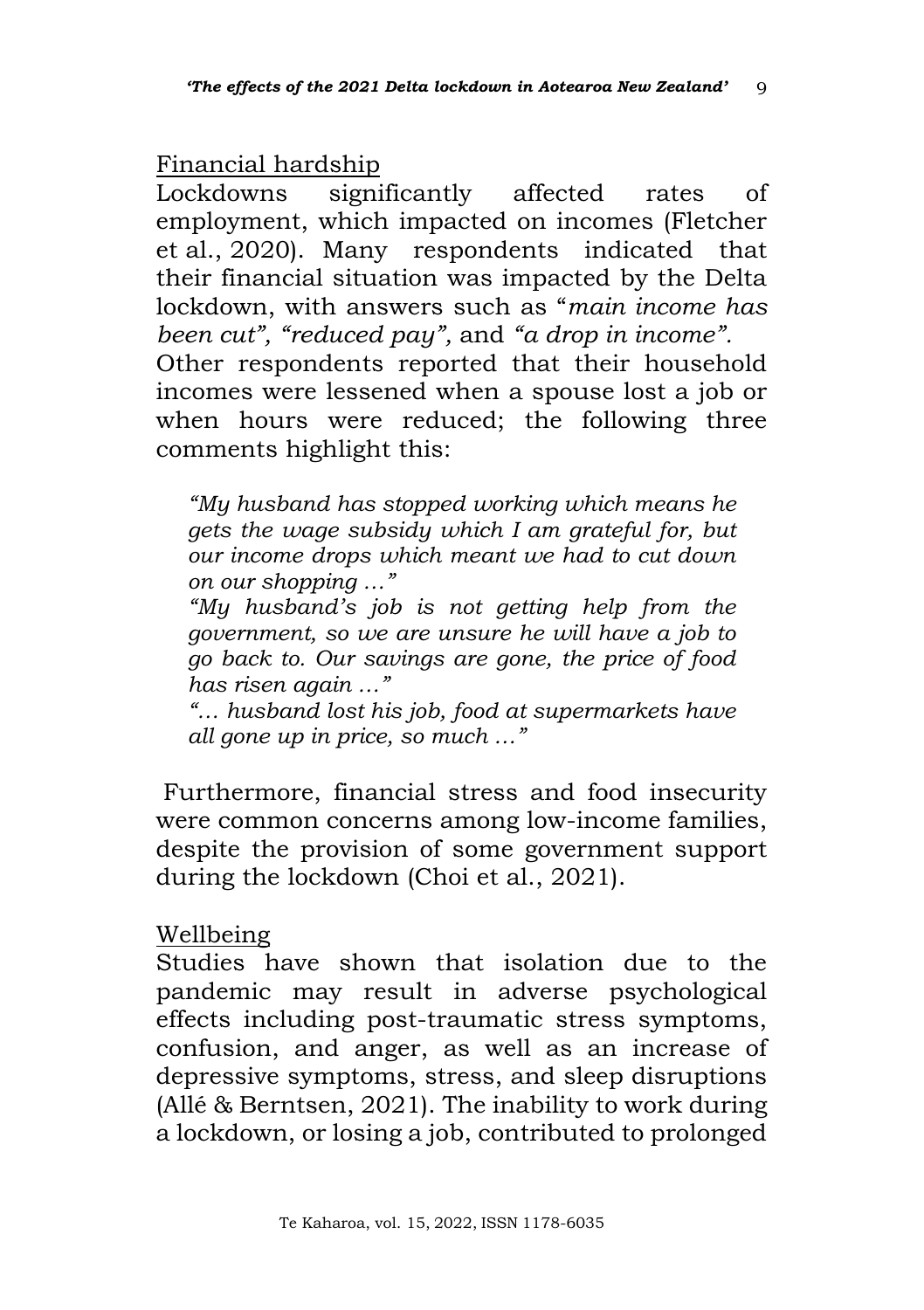distress (Choi et al., 2021), while isolation generated significant mental distress, particularly for those with existing mental health concerns (Choi et al., 2021; Hwang et al., 2020).

Some respondents reported that they felt as though their mental and spiritual, as well as physical, health suffered during the lockdown. One respondent offered a particularly poignant response:

*"I don't cope well if I'm not busy. I'm mild ADHD, and I can't focus on much as it is. So much time being overly self-reflective has not been healthy for me. I've lost my career and my income—again—as well. The pit I'm in is pretty deep."*

While Choi et al.'s (2021) research shows that some people exercised and did more outdoor activities during a lockdown—beneficial to both mental and physical health (Hwang et al., 2021)—some respondents found this difficult. Some responses included:

"*I have gained quite a bit of weight from comfort eating"*

*"exercising is harder because I lack motivation" "working online is stressful—I lost my drive to do well and ended up being teary and sad most of the time"*

*"I've turned to food and comfort eating to deal with my stress"*

Work–life balance (pros & cons)

One of the effects of COVID-19 is that working remotely has become essential in many organisations, with workers needing to rapidly adapt (Dockery & Bawa, 2020). Working remotely has been shown to affect motivation, attitudes, and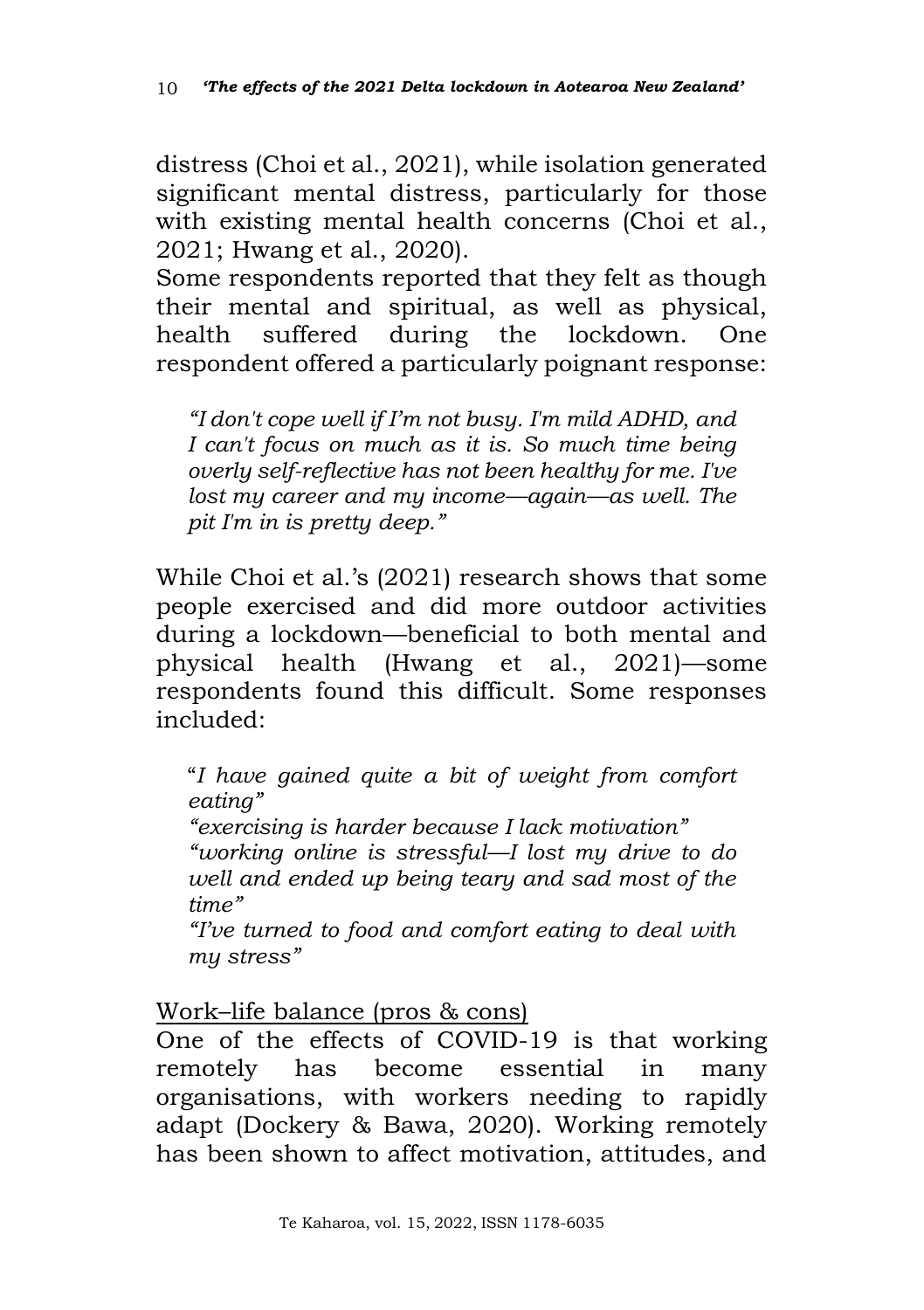personal health and wellbeing (Spurk & Straub, 2020). Comments from respondents aligned with the literature.

Most respondents found it challenging during the Delta lockdown to juggle work and home life, with many reporting a need to take care of, and assist with online learning for, children. Responses included:

*"working from home is difficult because I can't perform my normal duties" "working from home has been harder as it's gone on" "working from home is hard" "working online is stressful"*

Of those respondents who were able to work remotely, it was reported that they experienced difficulties regarding the blurring of work and home life, a point raised by Dockery and Bawa's (2020) research. In line with this, respondents struggled with and felt negative about working remotely, and one respondent commented: *"working from home means getting mixed up between where and when work ends".*

Further aligning with Dockery and Bawa's (2020) findings, respondents experienced conflict between work and family life, and found themselves exceeding their scheduled work hours. While setting boundaries between work and home life is beneficial (Dockery & Bawab, 2020), most respondents seemed to struggle with this.

# *How do you cope with the Delta lockdown?* Coping mechanisms

The pandemic has significantly impacted on the way people live (Iddi et al., 2021). To deal with these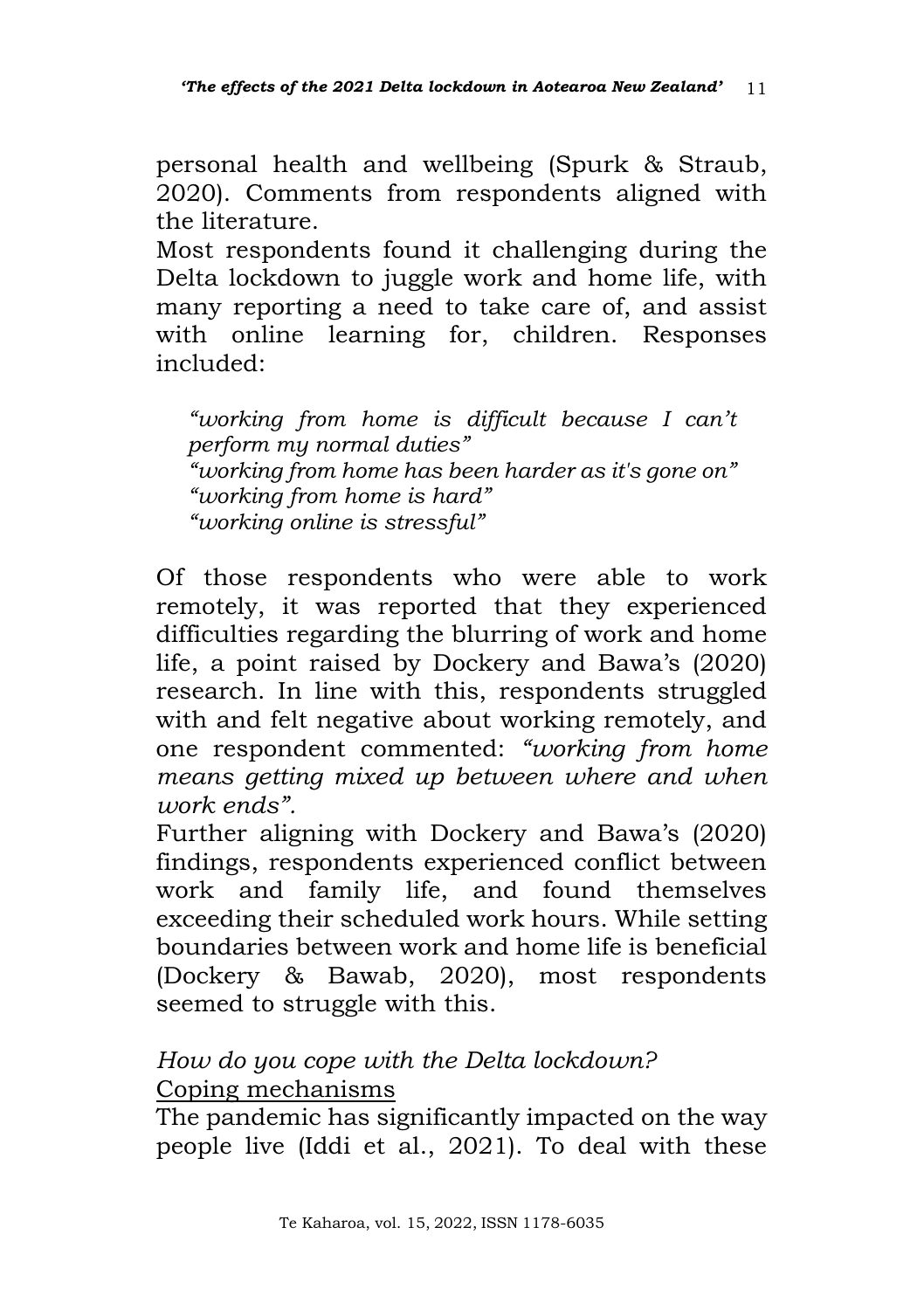changes, coping strategies are required (Iddi et al., 2021). Some coping strategies may include increasing spiritual activities, physical exercise, reading, healthy eating, and communicating more with friends and family (Iddi et al., 2021). Other coping strategies may include listening to music, engaging in hobbies, gardening, and completing household chores (Iddi et al., 2021).

Comments from respondents about how they coped with the Delta lockdown align with Iddi et al.'s (2021) research and include the following:

*"I cope with health and wellness activities" "I use walking, fitness, and eating healthy to cope" "Spirituality, including karakia and meditation, is how I deal with it"* 

Furthermore, respondents also said that spending quality time with family, cleaning/decluttering homes, engaging in home projects, writing, reading, and focusing on work and study activities, were used as coping strategies during the Delta lockdown.

Respondents indicated that they engaged in activities that might best be described as forms of mindfulness, as a way of coping. Mindfulness is defined by Antonova et al.  $(2021)$  as "the awareness" that arises when paying attention on purpose, in the present moment, and non-judgementally" (p. 3). Aspects of mindfulness include "observing and describing" (Antonova et al., 2020, p. 3). Observing is "noticing present moment experiences during daily activities such as walking or sensory stimuli such as smell or sights" (Antonova et al., 2021, p. 3). While describing refers to an individual's ability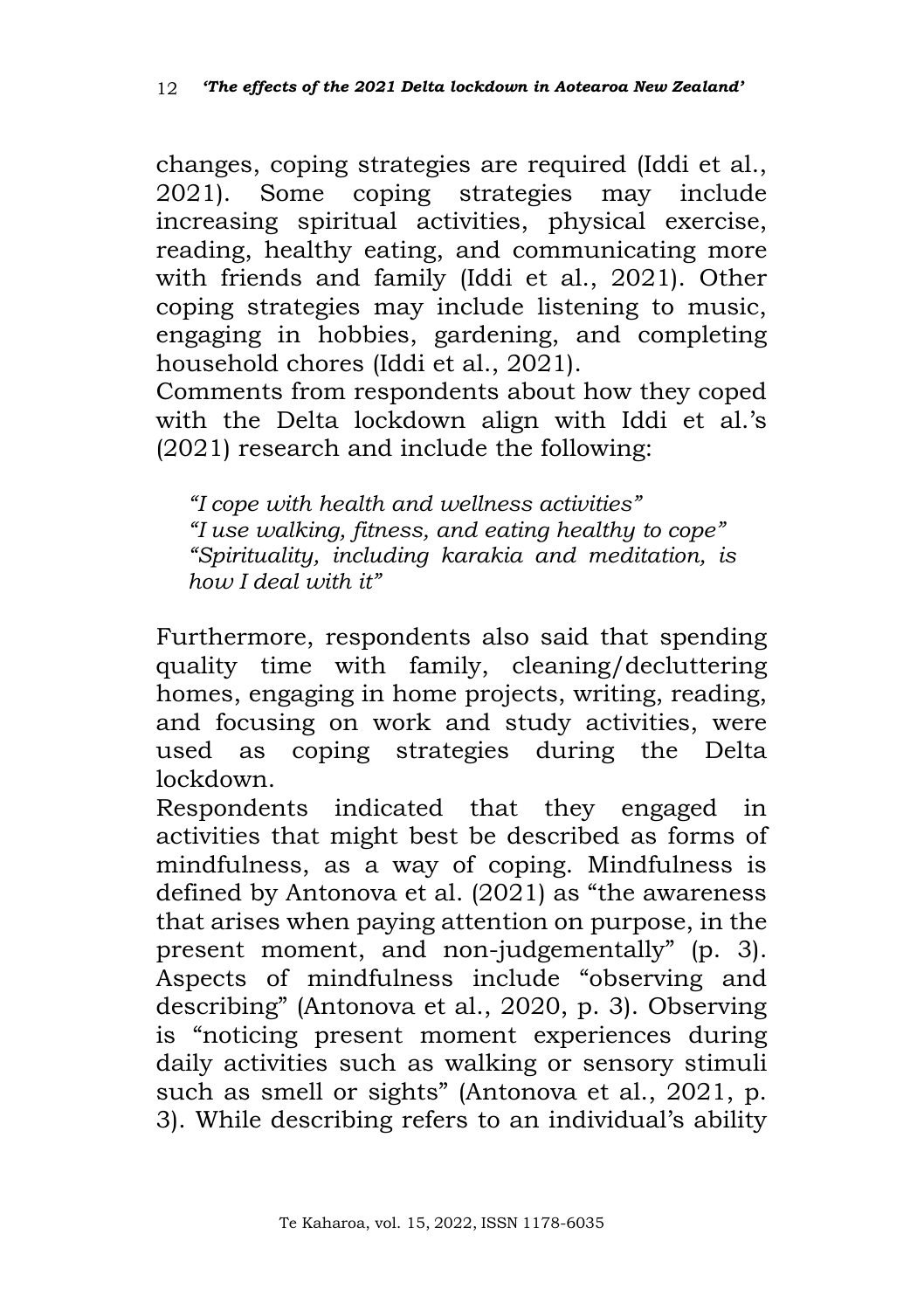to express sensations, emotions, opinions, and beliefs (Antonova et al., 2021).

Mindfulness, Antonova et al. (2021) argue, can help to alleviate the effects of change, loss, and uncertainty. Aligned with Antonova et al.'s (2021) research, respondents reported using the following strategies:

*"I breathe and take on one task at a time" "I cry and I walk" "I take time to notice the environment" "I try to look for something new each day" "I share emotions and feelings with family*"

The respondents also indicated that expressing gratitude was an important coping strategy. Gratitude may be defined as an appreciation of the positive things in life (O'Leary & Dockray, 2015). While mindfulness is a leading coping strategy, O'Leary and Dockray (2015) argue that expressing gratitude is also an effective approach to enhancing wellbeing during times of distress.

Respondents reported that it was important to express gratitude and acknowledge the positive factors present in their lives:

*"focusing on the positives is important" "I acknowledge other people are dealing with more severe problems" "I'm thankful to the essential workers" "I'm happy to still have a job"*

Virtual connection

Due to the major and widespread disruption caused by the pandemic, there has been a significant shift from "physical and location-dependent interactions"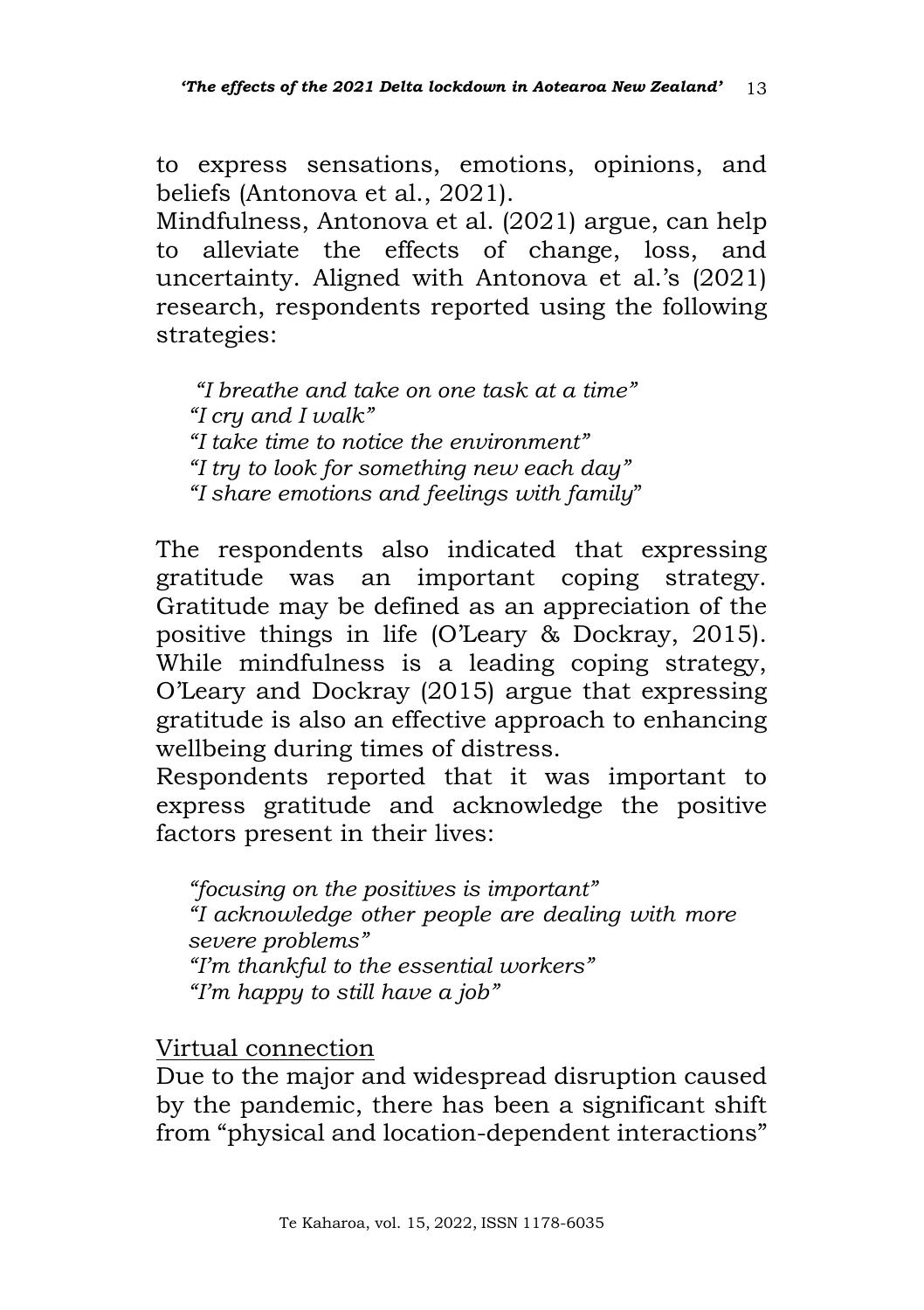to "virtual interactions" (Hacker et al., 2020, p. 563). This shift resulted in a surge in use of webconferencing systems such as Zoom and Microsoft Teams to enable remote working and learning (Hacker et al., 2020; Garbe et al., 2020). These technologies were also used for communication between families and friends in the form of "online socialising" and "online parties" (Hacker et al., 2020, p. 568).

In line with Hacker et al.'s (2020) findings, respondents reported that they took to *"interacting with family and friends via technology"* regularly, utilising online platforms such *"Zoom, Face Time and Facebook messenger"* to communicate. Respondents recounted using virtual forms of connection to engage in *"family prayers"*, *"family quiz nights"*, *"online drinks with friends"*, *"catchup with family members here and overseas"*, and to pursue other activities such as *"online yoga"*. Certainly, Hacker et al. (2020) opine, virtual connections—such as those noted above—allowed people to remain connected and develop a "sense of togetherness" despite the physical distances caused by the pandemic (p. 568).

Regarding schooling, virtual connections enabled caregivers to *"maintain routine for e-learning/homeschooling"*. This is despite issues balancing working from home with schooling at home, particularly with multiple children (Garbe et al., 2020; Serhan, 2020).

## Distress despite coping strategies

Some respondents experienced feelings of *"sadness, stress and panic"* even while employing coping strategies such as exercising. One respondent stated: *"despite exercising, eating healthy and*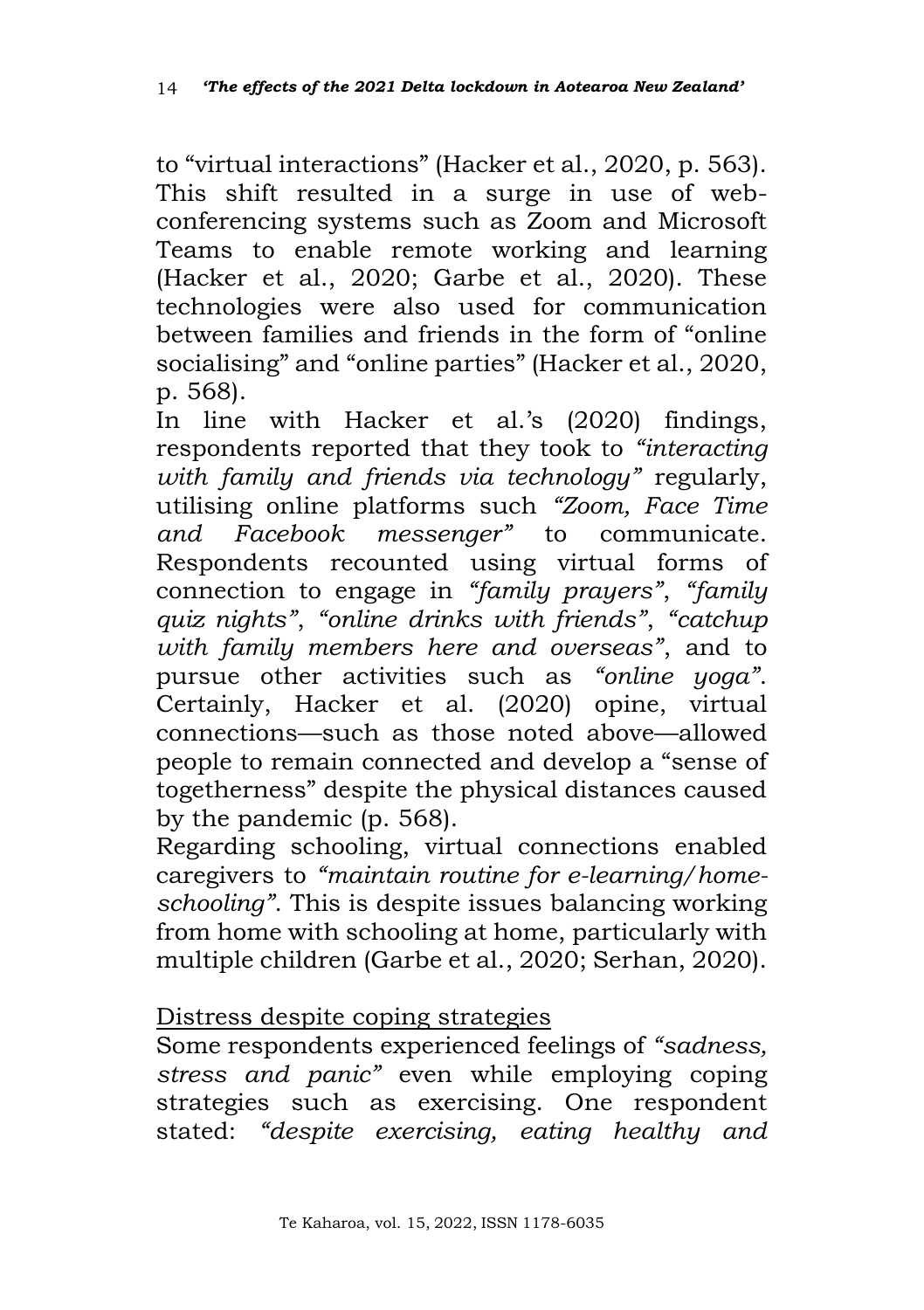*talking to friends, I am not coping at all".* Another respondent commented: *"I seem ok on the surface, but tensions build and erupt, a lack of motivation sits on top of every meaningful pursuit, and it's difficult to get into a groove"*. Other respondents answered:

*"I exercise when I am coping effectively and watching Netflix when I am not" "Not coping well" "Coping? No not at all"*

#### Escapism

Fernandes et al. (2020) refers to escapism as a "form of avoidant coping aimed at dealing with stress by escaping unsatisfying life circumstances" (p. 60). Respondents indicated that they used online engagement—such as binge-watching content on Netflix and other streaming platforms, and online shopping—as a form of escapism. One participant said: *"I use anime as a coping mechanism to escape into another world".*

Social media platforms such as *"Tik Tok, Instagram, and Facebook"* were also used by participants as a way of escaping, with respondents reporting:

*"I use dark memes and humour on social media to escape and pretend the pandemic isn't real" "I use social media to escape from real life during lockdown"* 

Online gaming and other forms of gaming were also used by respondents as a way of escaping the realities of the Delta lockdown. Concerningly, Fernandes et al. (2020) assert that the pathological use of social media and gaming can exacerbate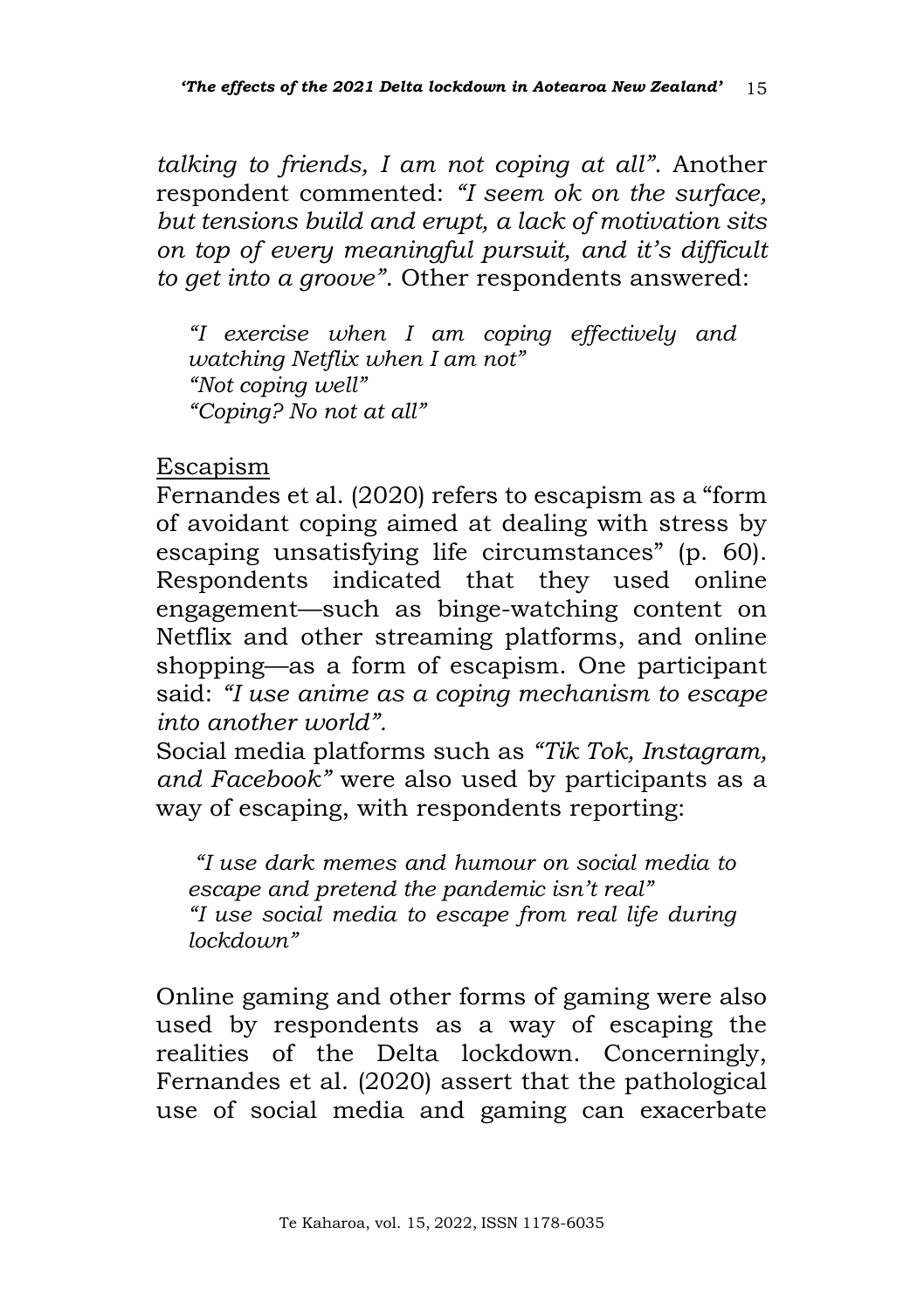symptoms of depression, loneliness, and further escapism.

Respondents also indicated that *"drugs and alcohol"* were used more frequently during the Delta lockdown. Several respondents stated that although they used alcohol before the pandemic, they indicated that their rate of consumption significantly increased during the lockdown. Consistently, Rehm et al. (2020) state that financial hardship, social isolation, and uncertainties about the future following the pandemic have activated psychological distress, increasing the consumption of alcohol.

For some respondents, overeating was used as a coping mechanism. This point aligns with Modrzejewska et al.'s (2021) research, which argued that overeating was used by some people as a way of coping with pandemic restrictions. Overeating, Modrzejewska et al. (2021) argue, can provide a means of psychological escape and distraction from a stressful reality.

*Have you experienced any differences between the big lockdown in 2020 and the Delta lockdown in 2021? If so, what have you noticed?*

# Emotions and concerns

Respondents stated that during the Delta lockdown they felt *"scared"* and *"stressed",* and levels of uncertainty were exacerbated by the frustration of *"week-by-week extensions"* enacted by the government. Stress is defined by Pfeifer et al. (2021) as "a state in which external demands exceed internal resources" thus inducing a "neuroendocrine stress response" (p. 581).

Interestingly, some respondents commented that they felt the lockdown of 2020 created a *"sense of*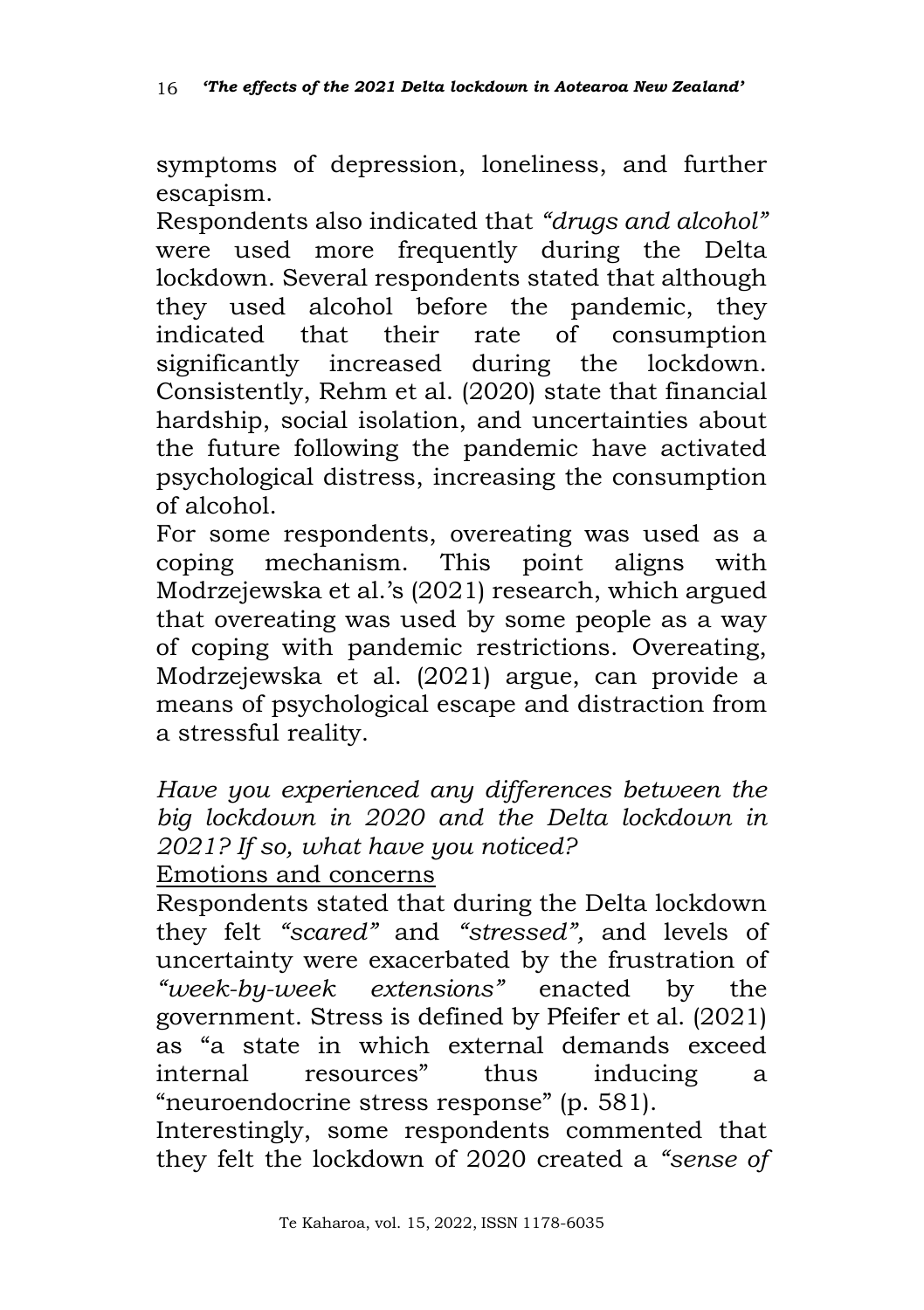*adventure"*, but they did not feel the same way in 2021, with several respondents commenting that they were *"tired"* and *"fatigued"*.

The term 'fatigue' has been used by Michie et al. (2020) to describe what happens when people grow weary of pandemic restrictions. While Michie et al. (2020) found in their research that pandemic fatigue can cause people to adhere less to the lockdown rules, our respondents described feeling *"less despairing and more resilient"*, with one respondent commenting that they felt *"more hope overall"*.

One respondent remarked that people were *"over social restrictions".* Nitschke et al. (2021) argue that social connectedness during lockdown correlated with lower levels of stress. They found that during times of uncertainty, staying connected not only helped individuals deal with negative health and wellbeing issues, but improved resilience, something many of our respondents spoke positively about through the questionnaire.

### Preparedness and resilience

While many respondents invoked adverse emotions, overall, the responses showed increased resilience and preparedness during the Delta lockdown. Moreover, some respondents felt that they knew what to expect so were ready: *"I knew what it was all about this time, it wasn't like we were going into the unknown"*. Indeed, most respondents indicated that knowing what to expect helped them to cope with what was ahead: *"I probably entered the 2021 lockdown knowing a bit more about how it would affect me and was better prepared"*. The responses align with Banerjee and Nair's (2020) work, which points out that stress is a natural response to a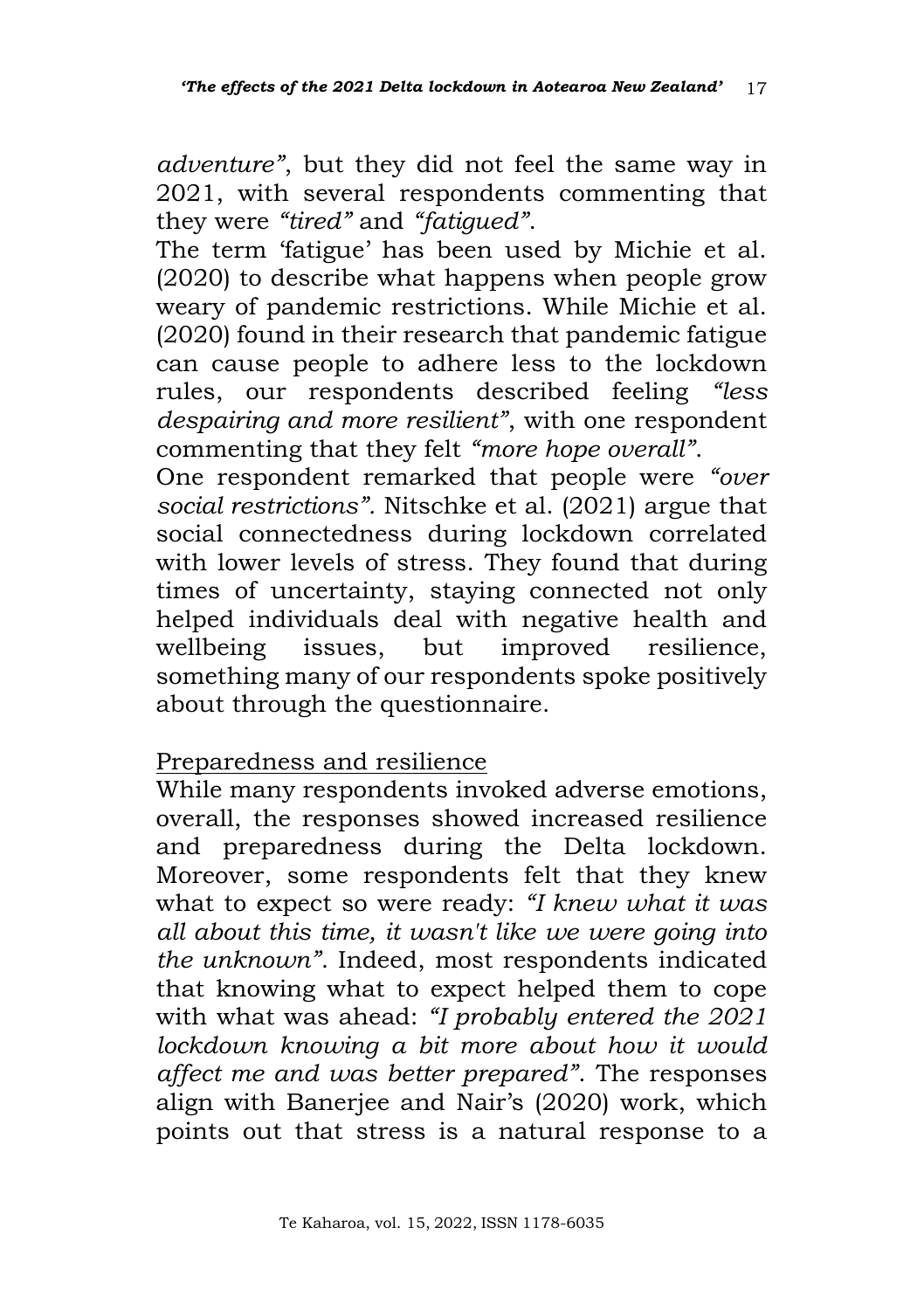pandemic/disaster situation, but not being prepared can increase stress levels due to uncertainty.

According to Banerjee and Nair (2020), being prepared for any type of disaster will likely lessen its impact. Our respondents also reported that their employers seemed to be more prepared during the Delta lockdown than in previous lockdowns: *"workwise it's a bit easier because we know what to do now"*. While others commented that they were better able to balance work and home commitments during the Delta lockdown due to being more prepared: *"Last year I struggled to stay on top of kids' schoolwork along with my own studies, housework, and myself. This year I was somewhat better prepared"*.

Our respondents expressed a heightened sense of preparedness in 2021, both mentally and with other commitments like work, with one respondent summing up: *"I've been more prepared and accepting this time"*. Others commented that they have prepared their 'bubbles' and themselves this time around, highlighting the importance or preparedness: *"being prepared is important and if you need help ask for it"*.

Social impact and the government response

As with any major catastrophic event, there is the potential for individuals to be adversely affected by the COVID-19 pandemic. One respondent recounted her experiences in 2020 and 2021:

*"2020 lockdown I was being beaten up then living in my car/women's refuge barely eating and all of that. My ex-partner lost his shit. (I was on suicide watch in 2020 lockdown). This lockdown I'm in a safe and*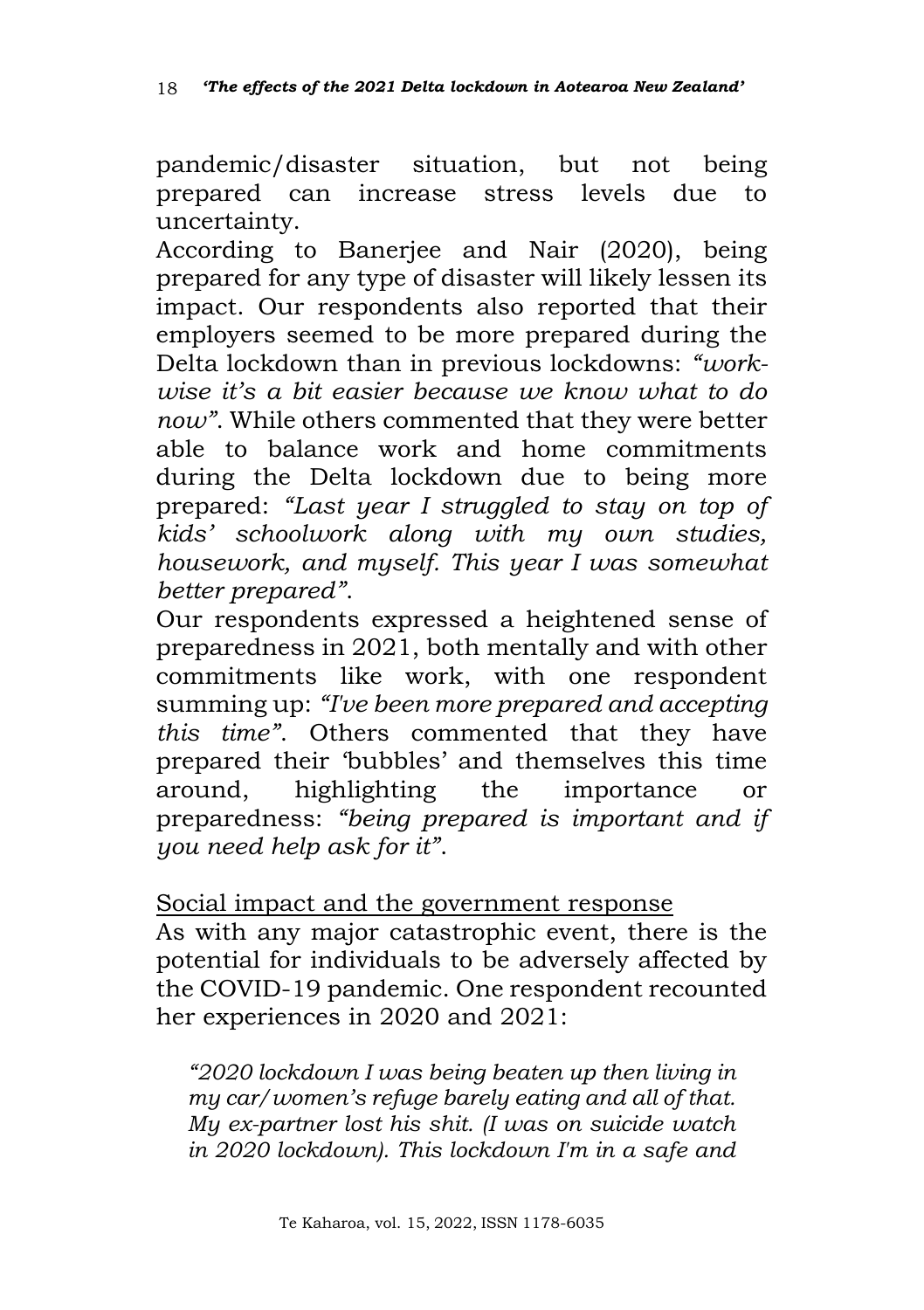*caring home. And I feel like I have less now than I ever did before and I feel like a shit human being because of it"*.

Banjaree et al. (2021) refer to the fact that a pandemic is not only a medical phenomenon, but that ongoing psycho-social effects have far-reaching implications for society. Mental-health issues, domestic violence, job losses and/or pay cuts resulting in decreased financial stability cause further strain on already over-stretched social services.

Respondents expressed concern for vulnerable communities and their ability to cope under even more pressure than before the pandemic began:

*"I am more worried about our socially disadvantaged who are living below the poverty line or where being in lock-down in an unsafe environment is their reality"*.

Another respondent stated:

*"I know that there is hardship, poverty and homelessness here in Aotearoa with plenty of people far worse impacted than I am. I worry more about social inequalities"*.

As for reactions to the government's response during the 2021 lockdown, comments suggested that the respondents perceived that the government was not supportive enough: *"[there was] less help from the government for income supplements, other than that it's still as difficult as the first lockdown"*. Other comments comparing the 2020 lockdown to 2021 referred mostly to vaccinations, with respondents saying they felt *"pressured by the*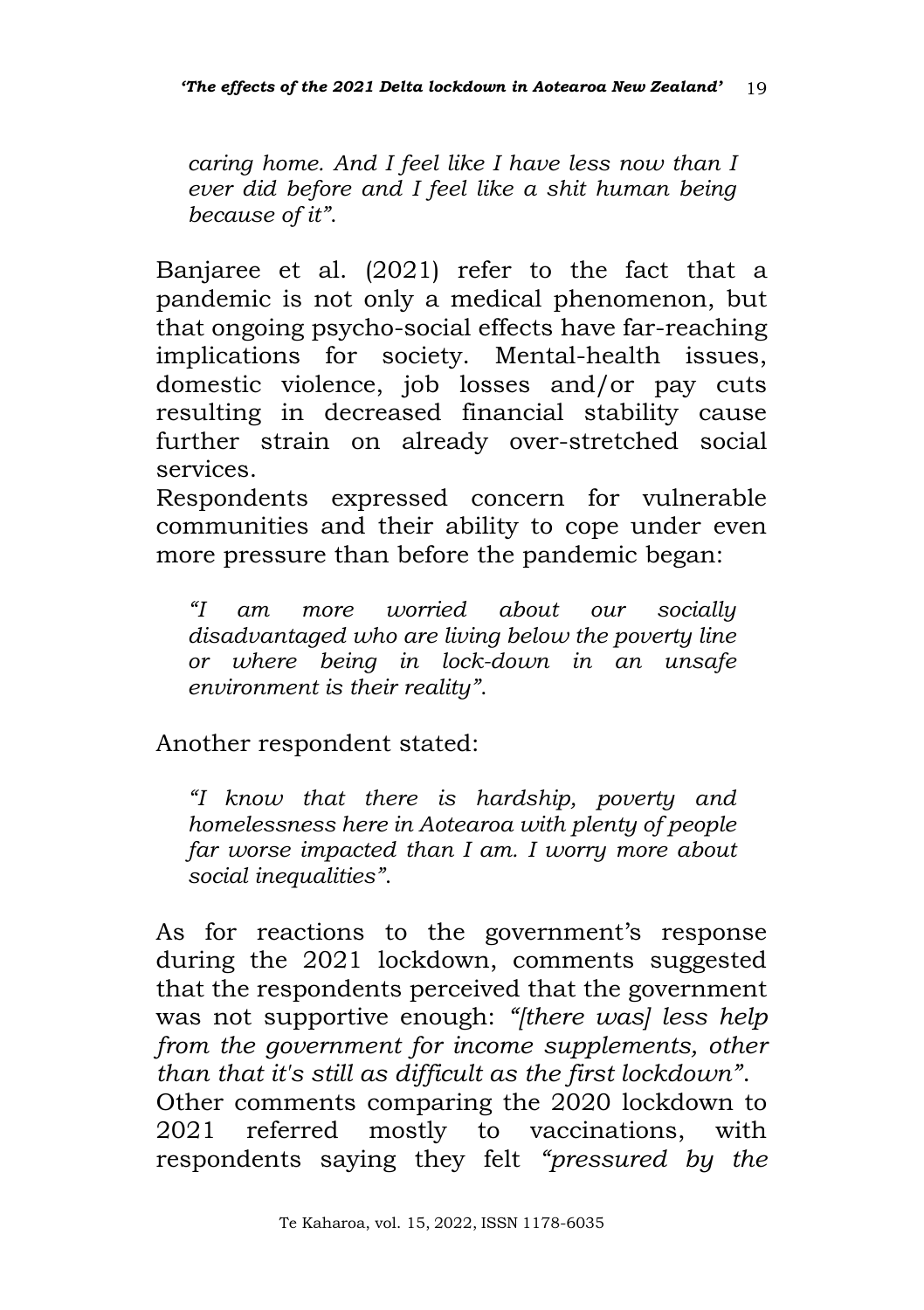*government and society to get vaccinated"*, and that there seemed to be *"more push for vaccinations by the government"*, or that the *"focus on vaccinations had increased"*.

The government's vaccination programme rollout began in February 2021, with the intention of rolling out to the public from July 2021 with criticism being directed at the Ministry of Health for the slow pace of the campaign (Prickett et al., 2021). Vaccine hesitancy is a major issue in the slow uptake of COVID vaccinations and respondents commented on the *"proliferation of conspiracy theories"*<sup>2</sup> and *"misinformation"*. One respondent noticed *"negativity since vaccines were introduced and people not taking this lockdown more seriously"*.

### Behaviour of others

Our respondents commented often about the behaviour of others during the 2021 lockdown, indicating their dismay at those breaking the rules. Respondents described others as being, *"complacent"*, *"less phased"* and used words like *"rule breaking"* and *"disregard"*. One respondent reported hearing parties in their neighbourhood, while another commented that penalties were not harsh enough.

Kaim et al. (2021) found that the main incentive to staying home was to protect family and the health of the individual. For our respondents, the fear of catching COVID-19 contributed to increased compliance. However, Kaim et al.'s (2021) research shows that during successive lockdowns, compliance reduces. This is reflected in the

<sup>2</sup> See Rangiwai (2021) for more on conspiracy theories and Māori during the pandemic.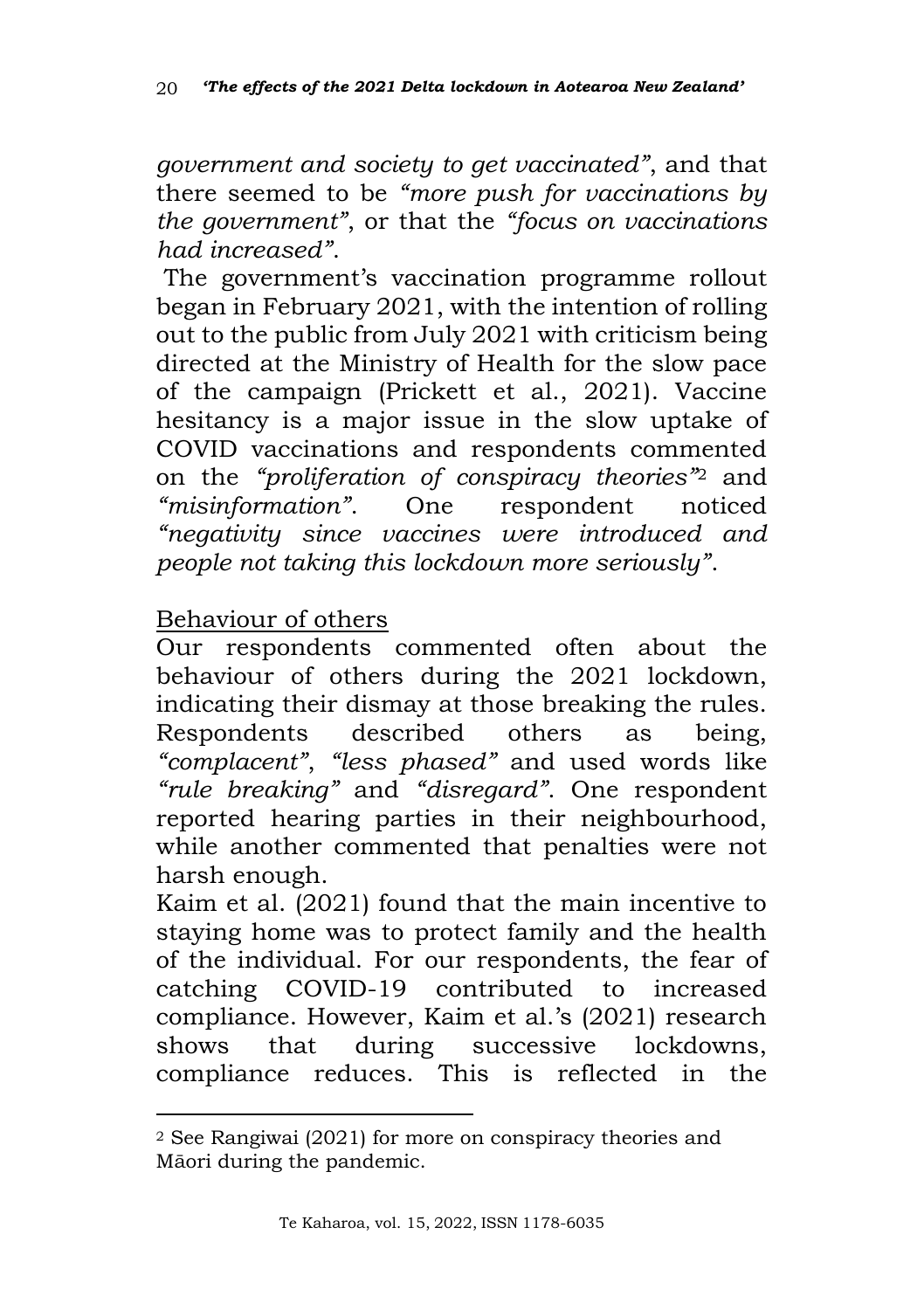comments of our respondents, with one stating: *"some people are more complacent because it's the second time around."* 

#### **Conclusion**

This paper is based on preliminary material gathered about the effects of the 2021 Delta lockdown in Aotearoa New Zealand. The intention of this paper is to present the preliminary material to inform the development of a future research question. This paper uses reflexive thematic analysis to discover themes and demonstrates that these themes are consistent with the extant literature. It is hoped that this paper will contribute, in some very small way, to the ongoing discourse concerning the impacts of COVID-19 in Aotearoa New Zealand.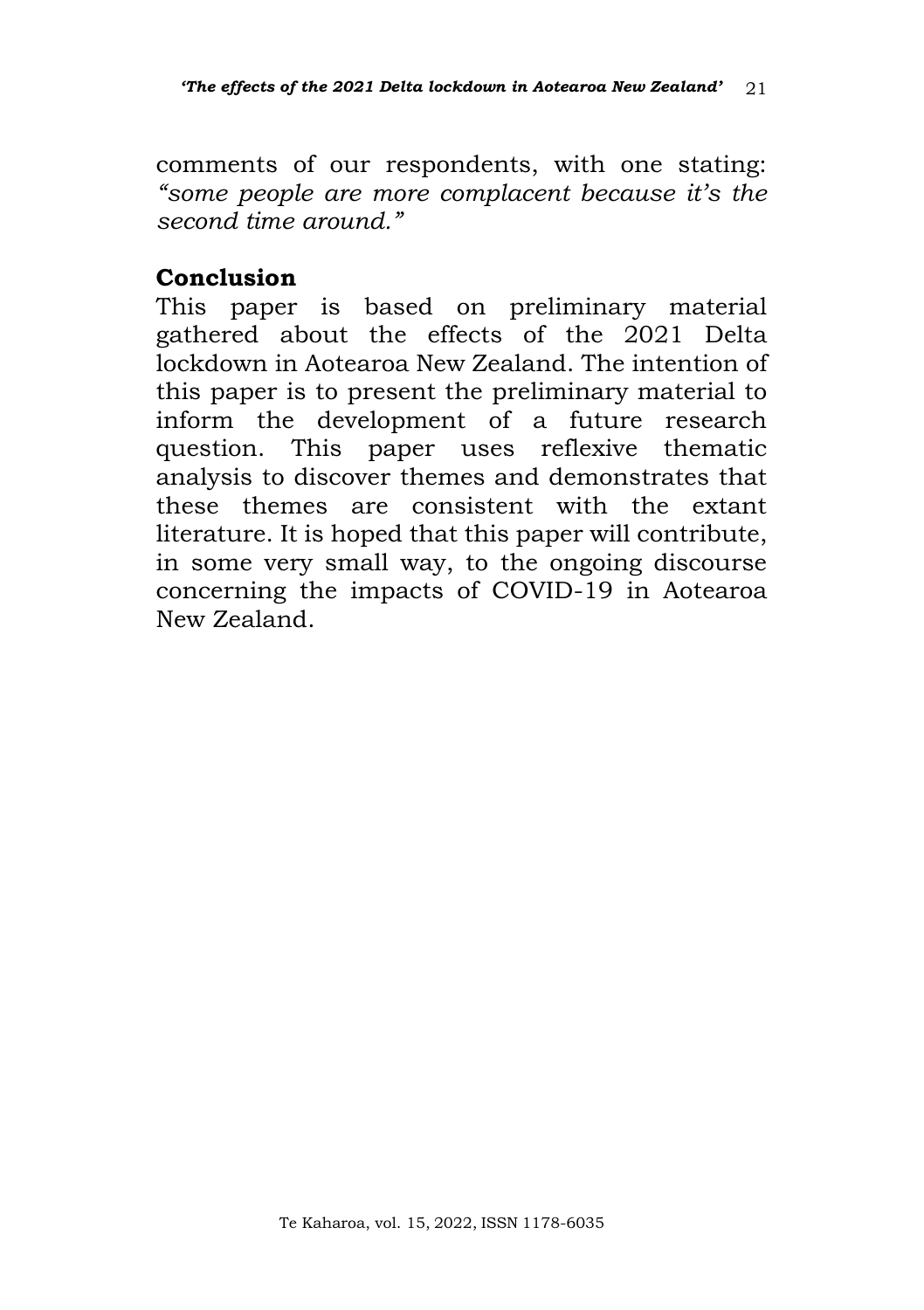### **References**

- Allé, A. C. & Berntsen, D. (2021). Self-isolation, psychotic symptoms and cognitive problems during the COVID-19 worldwide outbreak. *Psychiatry Research, 302* (114015), 1-7. [https://doi.org/10.1016/j.psychres.2021.11401](https://doi.org/10.1016/j.psychres.2021.114015) [5](https://doi.org/10.1016/j.psychres.2021.114015)
- Ammar, A., Brach, M., Trabelsi, K., Chtourou, H., Boukhris, O., Masmoudi, L., Bouaziz, B., Bentlage, E., How, D., Ahmed, M., Müller, P., Müller, N., Aloui, A., Hammouda, O., Paineiras-Domingos, L. L., Braakman-Jansen, A., Wrede, C., Bastoni, S., Pernambuco, C. S., et al. (2020). Effects of COVID-19 Home Confinement on Eating Behaviour and Physical Activity: Results of the ECLB-COVID19 International Online Survey. *Nutrients*, *12*(6), 1583. <https://doi.org/10.3390/nu12061583>
- Antonova, E., Schlosser, K., Pandey, R., & Kumari, V. (2021). Coping with COVID-19: Mindfulnessbased approaches for mitigating mental health crisis. *Frontiers In psychiatry*, *12*, p.3. <https://doi.org/10.3389/fpsyt.2021.563417>
- Banerjee, D., & Nair, V. S. (2020). Handling the COVID-19 pandemic: Proposing a community based toolkit for psycho-social management and preparedness. *Asian journal of psychiatry*, *51*(102152), 1-5.

https://doi.org[/10.1016/j.ajp.2020.102152](https://dx.doi.org/10.1016%2Fj.ajp.2020.102152)

Bogin, B., & Varea, C. (2020). COVID-19, crisis, and emotional stress: A biocultural perspective of their impact on growth and development for the next generation. *American Journal of Human Biology*, 1-

10. <https://doi.org/10.1002/ajhb.23474>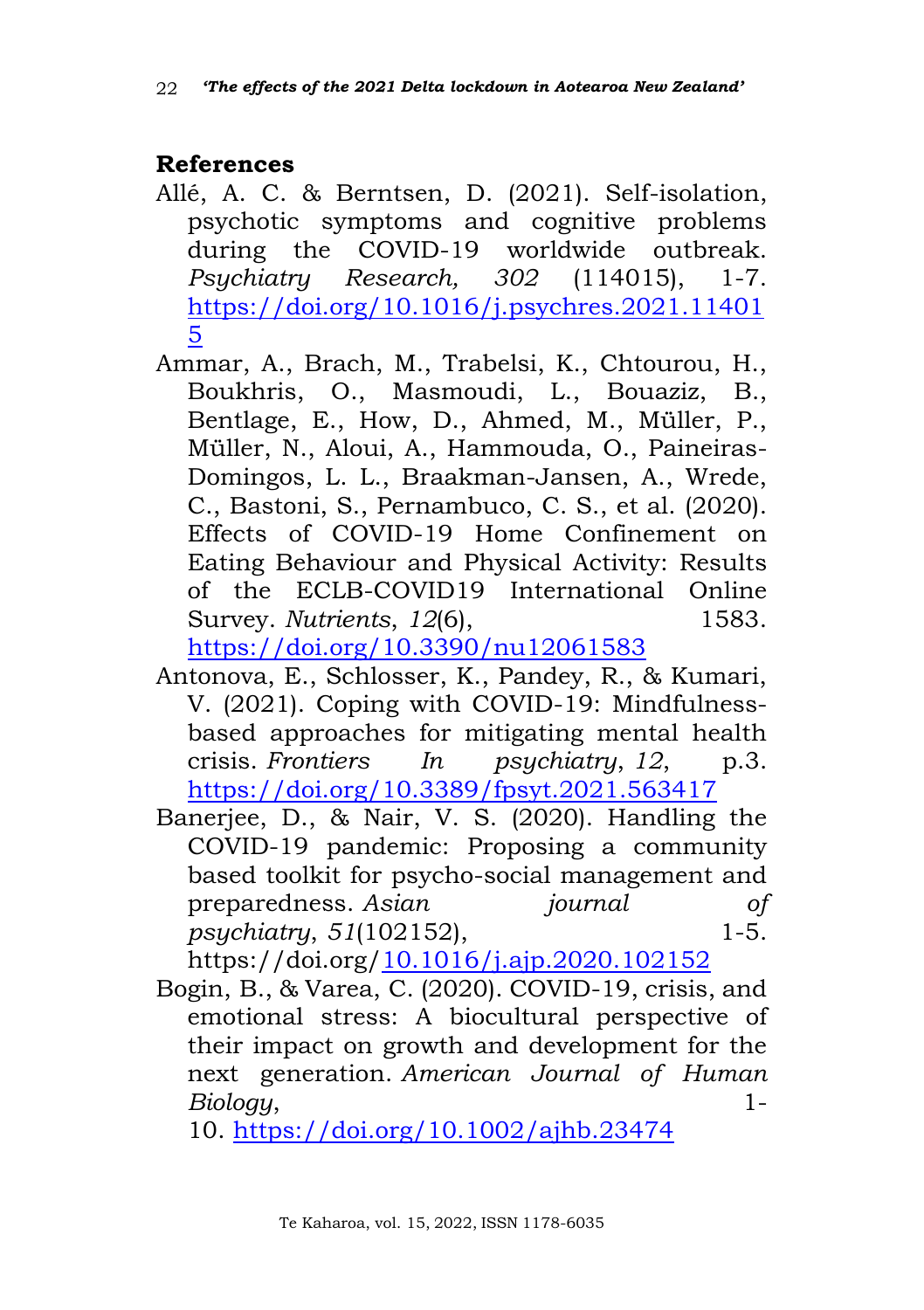- Braun, V., Clarke, V., Hayfield, N. & Terry, G. (2019). Thematic analysis. In P. Liamputtong (Ed.), *Handbook of research methods in health social sciences* (pp. 843–860). Springer Nature.
- Campbell, F., Archer, B., Laurenson-Schafer, H., Jinnai, Y., Konings, F., Batra, N., Pavlin, B., Vandemaele, K., Van Kerkhove, M. D., Jombart, T., Morgan, O. & de Waroux, O. L. P. (2021). Increased transmissibility and global spread of SARS-CoV-2 variants of concern as at June 2021. *Eurosurveillance, 26*(24).

[https://www.eurosurveillance.org/content/10.2](https://www.eurosurveillance.org/content/10.2807/1560-7917.ES.2021.26.24.2100509) [807/1560-7917.ES.2021.26.24.2100509](https://www.eurosurveillance.org/content/10.2807/1560-7917.ES.2021.26.24.2100509)

- Choi, K., Giridharan, N., Cartmell, A., Lum, D., Signal, L., Puloka, V., Crossin, R., Gray, L., Davies, C., Baker, M. & Kvalsvig, A. (2021). Life during lockdown: a qualitative study of lowincome New Zealanders'experience during the COVID-19 pandemic. *The New Zealand Medical Journal, 134*(1538), 52-67.
- Dockery, M. & Bawa, S. (2020). Working from Home in the COVID-19 lockdown. *Bankwest Curtin Economics Centre Research Brief COVID-19.* [https://bcec.edu.au/assets/2020/05/BCEC-](https://bcec.edu.au/assets/2020/05/BCEC-COVID19-Brief-4_Working-from-home.pdf)[COVID19-Brief-4\\_Working-from-home.pdf](https://bcec.edu.au/assets/2020/05/BCEC-COVID19-Brief-4_Working-from-home.pdf)
- Enari, D. & Rangiwai, B. (2021). Digital innovation and funeral practice: Māori and Samoan perspectives during the COVID-19 pandemic. *AlterNative, 17*(2), 346-351. <https://doi.org/10.1177/11771801211015568>
- Fernandes, B., Biswas, U. N., Mansukhani, R. T., Casarín, A. V., & Essau, C. A. (2020). The impact of COVID-19 lockdown on internet use and escapism in adolescents. *Revista de psicología clínica con niños y adolescentes*, *7*(3), 60.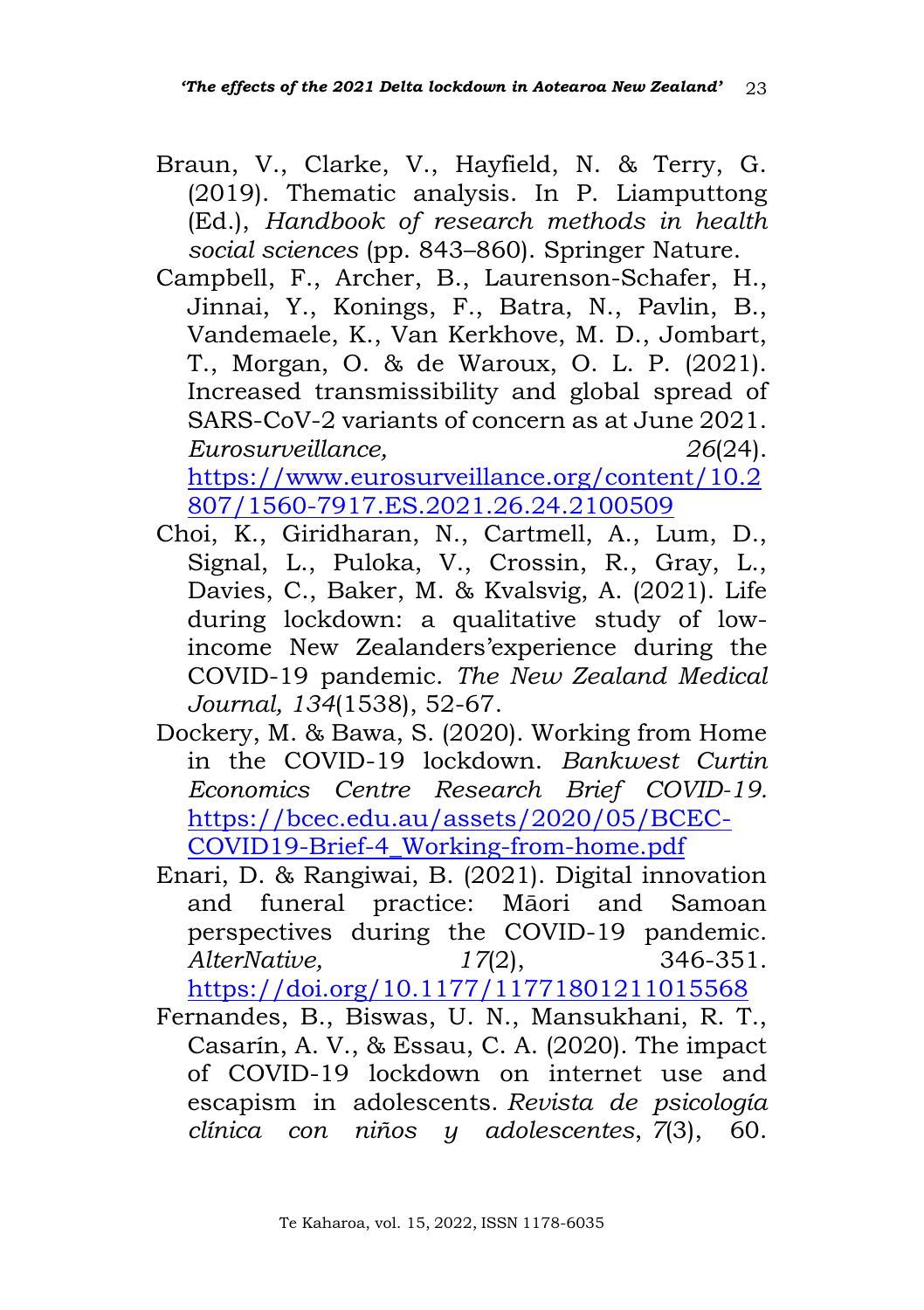https://doi.org/10.21134/rpcna.2020.mon.205 6

- Fletcher, M., Prickett, K. C. & Chapple, S. (2020). Immediate employment and income impacts of Covid-19 in New Zealand: evidence from a survey conducted during the Alert level 4 lockdown. *New Zealand Economic Papers.*  [https://doi.org/10.1080/00779954.2020.18705](https://doi.org/10.1080/00779954.2020.1870537) [37](https://doi.org/10.1080/00779954.2020.1870537)
- Garbe, A., Ogurlu, U., Logan, N., & Cook, P. (2020). COVID-19 and remote learning: Experiences of parents with children during the pandemic. *American Journal of Qualitative Research*, *4*(3), 51-61.

<https://doi.org/10.29333/ajqr/8471>

- Grout, L., Wilson, N., Summers, J., Kvalsvig, A., Baker, M. (2021, September 3). An upgrade Alert Level 2 is urgently needed to address the Delta variant threat. *Public Health Expert*. [https://blogs.otago.ac.nz/pubhealthexpert/an](https://blogs.otago.ac.nz/pubhealthexpert/an-upgraded-alert-level-2-is-urgently-needed-to-address-the-delta-variant-threat/)[upgraded-alert-level-2-is-urgently-needed-to](https://blogs.otago.ac.nz/pubhealthexpert/an-upgraded-alert-level-2-is-urgently-needed-to-address-the-delta-variant-threat/)[address-the-delta-variant-threat/](https://blogs.otago.ac.nz/pubhealthexpert/an-upgraded-alert-level-2-is-urgently-needed-to-address-the-delta-variant-threat/)
- Hacker, J., vom Brocke, J., Handali, J., Otto, M., & Schneider, J. (2020). Virtually in this together– how web-conferencing systems enabled a new virtual togetherness during the COVID-19 crisis. *European Journal of Information Systems*, *29*(5), 563-568. [https://doi.org/10.1080/0960085X.2020.18146](https://doi.org/10.1080/0960085X.2020.1814680) [80](https://doi.org/10.1080/0960085X.2020.1814680)
- Hwang, T.J. , Rabheru, C.P. , Reichman, W. & Ikeda, M. (2020). Loneliness and social isolation during the COVID-19 pandemic. *International Psychogeriatrics. 32*(10), 1217-1220.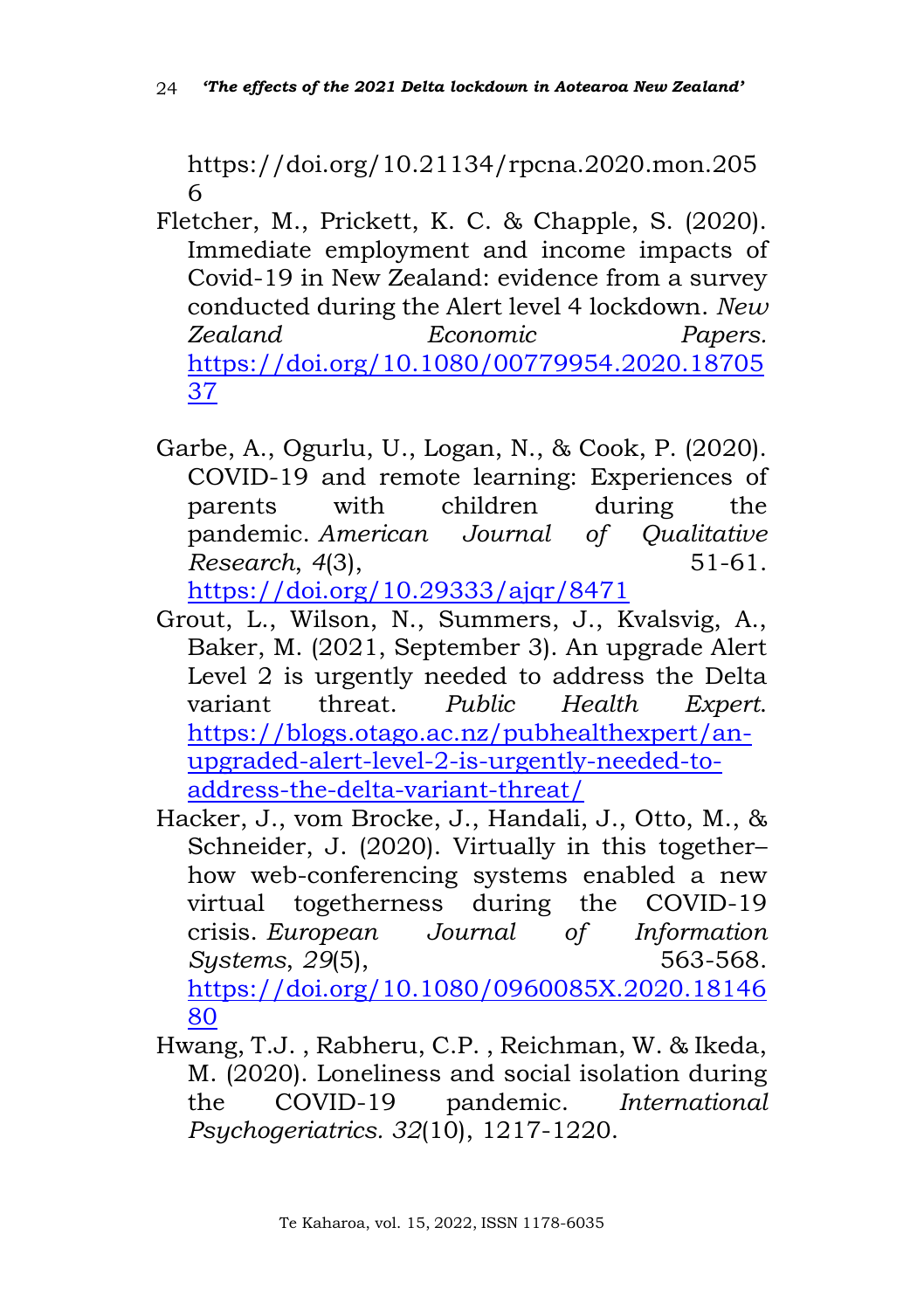Iddi, S., Obiri-Yeboah, D., Aboh, I. K., Quansah, R., Owusu, S. A., Enyan, N. I. E., ... & Armah, F. A. (2021). Coping strategies adapted by Ghanaians during the COVID-19 crisis and lockdown: A population-based study. *Plos one*, *16*(6), e0253800.

<https://doi.org/10.1371/journal.pone.0253800>

- Issac, V., Cheng, T., Townsin, L., Assareh, H., Li, A., & McLachlan, C. S. (2021). Associations of the Initial COVID-19 Lockdown on Self-Reported Happiness and Worry about Developing Loneliness: A Cross-Sectional Analysis of Rural, Regional, and Urban Australian Communities. *International Journal of Environmental Research and Public Health*, *18*. [https://doi.org/10.3390/ijerph1818](https://doi.org/10.3390/ijerph18189501) [9501](https://doi.org/10.3390/ijerph18189501)
- Kaim, A., Siman-Tov, M., Jaffe, E. & Adini, B. (2021). Factors that enhance or impeded compliance of the public with governmental regulation of lockdown during COVID-19 in Israel. International Journal of Disaster Risk Reduction, 66(102596), 1-8. https://doi.org/ [10.1016/j.ijdrr.2021.102596](https://dx.doi.org/10.1016%2Fj.ijdrr.2021.102596)
- Kang, M., Xin, H., Yuan, J., Ali2, S. T., Liang, Z., Zhang, J.,Hu, T., Lau, E. H. Y., Zhang, Y., Zhang, M., Cowling, B. J., Li, Y., Wu, P. (2021). Transmission dynamics and epidemiological characteristics of Delta variant infections in China. *BMJ*, 1-26. [https://www.medrxiv.org/content/10.1101/202](https://www.medrxiv.org/content/10.1101/2021.08.12.21261991v1) [1.08.12.21261991v1](https://www.medrxiv.org/content/10.1101/2021.08.12.21261991v1)
- Kef, K. (2021). COVID-19: The Level of Knowledge, Anxiety and Symptom Presentation. *Psychology Research and Behavior Management*, *14*, 541- 548. <https://www.dovepress.com/terms.php>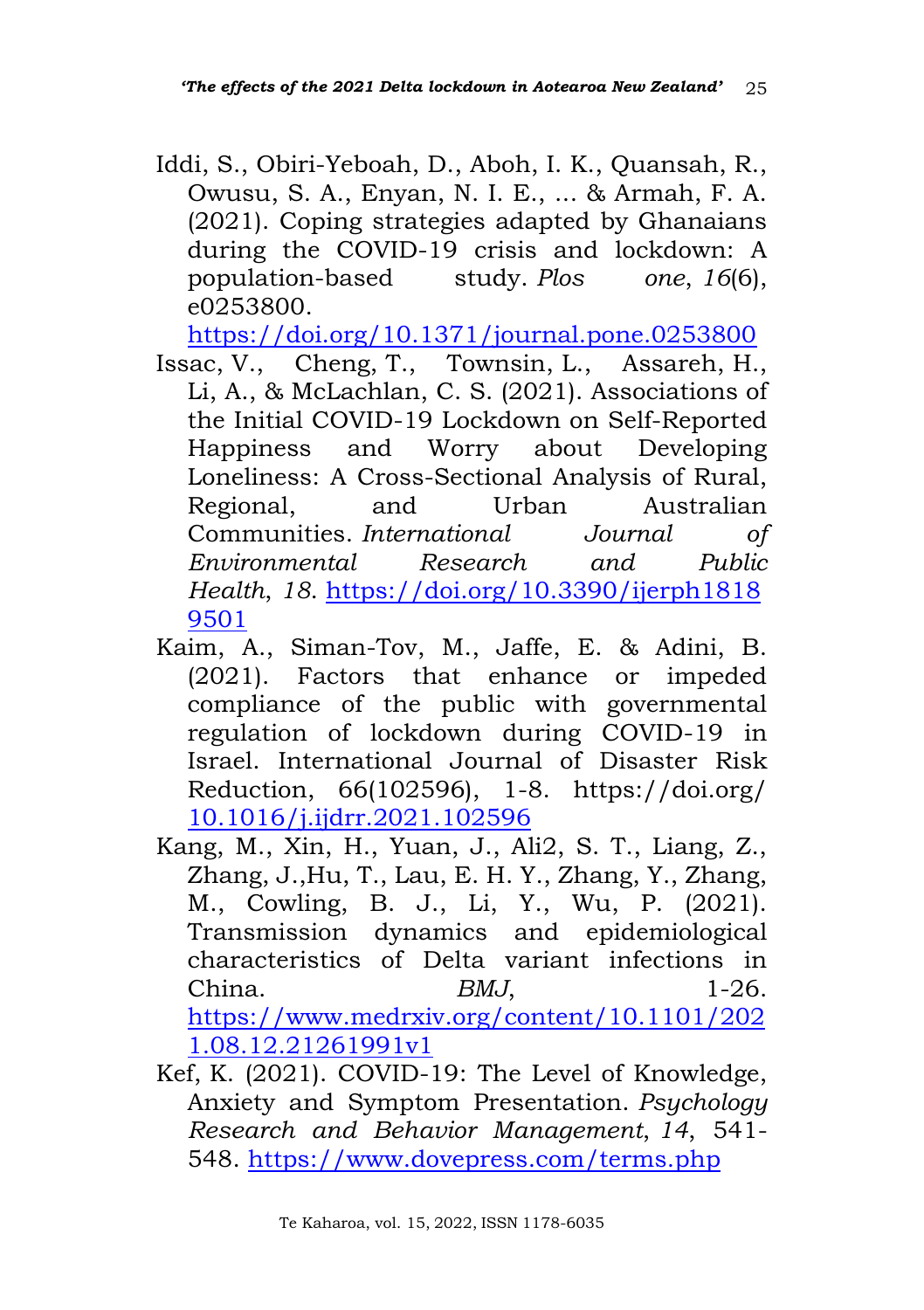- [Kupferschmidt,](https://www.science.org/doi/abs/10.1126/science.372.6549.1375#pill-con1) K. & [Wadman,](https://www.science.org/doi/abs/10.1126/science.372.6549.1375#pill-con2) M. (2021). Delta variant triggers new phase in the pandemic. *Science*, *372*(6549), 1375-1376. [https://www.science.org/doi/abs/10.1126/scie](https://www.science.org/doi/abs/10.1126/science.372.6549.1375) [nce.372.6549.1375](https://www.science.org/doi/abs/10.1126/science.372.6549.1375)
- Lades, L. K., Laffan, K., Daly, M., & Delaney, L. (2020). Daily emotional well-being during the COVID-19 pandemic. *British Journal of Health Psychology*, *25*, 902-911.

https://doi.org[/10.1111/bjhp.12450](doi:10.1111/bjhp.12450)

- Liu, Y. & Rocklöv, J. (2021). The reproductive number of the Delta variant of SARS-CoV-2 is far higher compared to the ancestral SARS-CoV-2 virus. *Journal of Travel Medicine*, 1-3. <https://doi.org/>[10.1093/jtm/taab124](https://dx.doi.org/10.1093%2Fjtm%2Ftaab124)
- Mahase, E. (2021). Delta variant: What is happening with transmission, hospital admissions, and restrictions? *BMJ*, 1-2. <https://doi.org/10.1136/bmj.n1513>
- Matias, T., Dominski, F. H., Marks, D. F. (2020). Human needs in COVID-19 isolation. *Journal of Health Psychology 25*(7), 871-882.
- Michie, S., West, R., & Harvey, N. (2020). The concept of "fatigue" in tackling covid-19. *BMJ*, *371*, 1-2.

<https://doi.org/10.1136/bmj.m4171>

- Modrzejewska, A., Czepczor-Bernat, K., Modrzejewska, J., & Matusik, P. (2021). Eating Motives and Other Factors Predicting Emotional Overeating during COVID-19 in a Sample of Polish Adults. *Nutrients*, *13*(5), 1658. <https://doi.org/10.3390/nu13051658>
- Moghadas, S.M. , Fitzpatrick, M.C. , Sa, P. , Pandey, A. , Shoukat, A. , Burton, H. S. & Galvani, P. (2020). The implications of silent transmission for the control of Covid-19 outbreaks. *Proceedings of*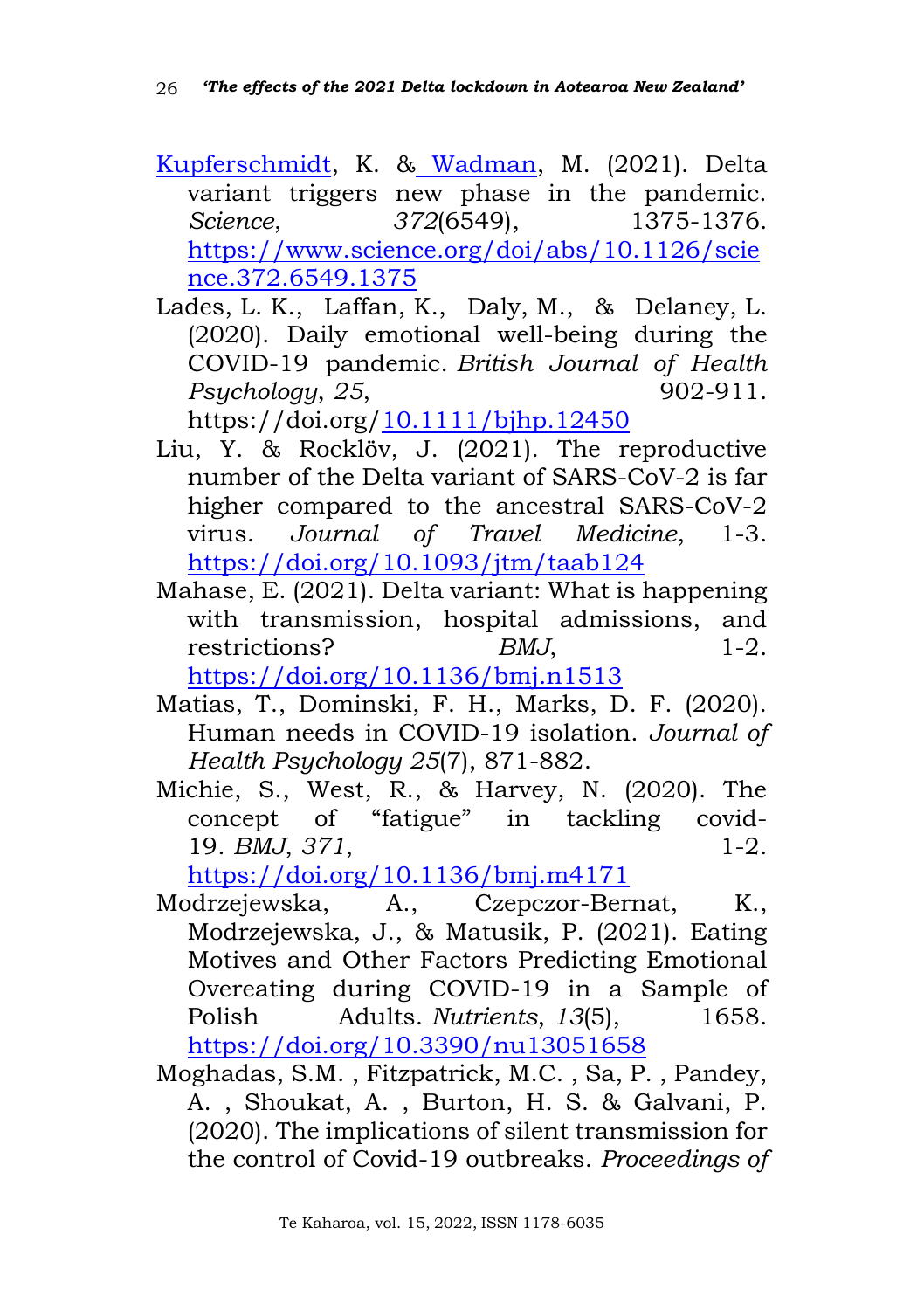*the National Academy of Sciences of the United States of America. 117*(30), 17513-17515. [https://www.pnas.org/content/pnas/117/30/1](https://www.pnas.org/content/pnas/117/30/17513.full.pdf) [7513.full.pdf](https://www.pnas.org/content/pnas/117/30/17513.full.pdf)

- Murray, C. J. L. (2022). COVID-19 will continue but the end of the pandemic is near. *The Lancet*, *399*(10323), 417-419. [https://doi.org/10.1016/S0140-](https://doi.org/10.1016/S0140-6736(22)00100-3) [6736\(22\)00100-3](https://doi.org/10.1016/S0140-6736(22)00100-3)
- Nitschke, J. P., Forbes, P. A., Ali, N., Cutler, J., Apps, M. A., Lockwood, P. L., & Lamm, C. (2021). Resilience during uncertainty? Greater social connectedness during COVID‐19 lockdown is associated with reduced distress and fatigue. *British Journal of Health Psychology*, *26*(2), 553-569.
- O'Leary, K., & Dockray, S. (2015). The effects of two novel gratitude and mindfulness interventions on well-being. *The Journal of Alternative and Complementary Medicine*, *21*(4), Pg, 1. <https://doi.org/10.1089/acm.2014.0119>
- Pfeifer, L. S., Heyers, K., Ocklenburg, S., & Wolf, O. T. (2021). Stress Research during the COVID-19 Pandemic and beyond. *Neuroscience & Biobehavioral Reviews*, *131*, 581-596. https://doi.org/10.1016/j.neubiorev.2021.09.0 45
- Prickett, K. C., Habibi, H. & Carr, P. A. (2021). COVID-10 vaccine hesitancy and acceptance in a cohort of diverse New Zealanders. Lancet, 10.1016/j.lanwpc.2021.100241.
- Rangiwai, B. (2021). "Wake up, Sheeple!": Conspiracy theories and Māori during the COVID-19 pandemic. *MAI Journal, 10*(1), 46-49.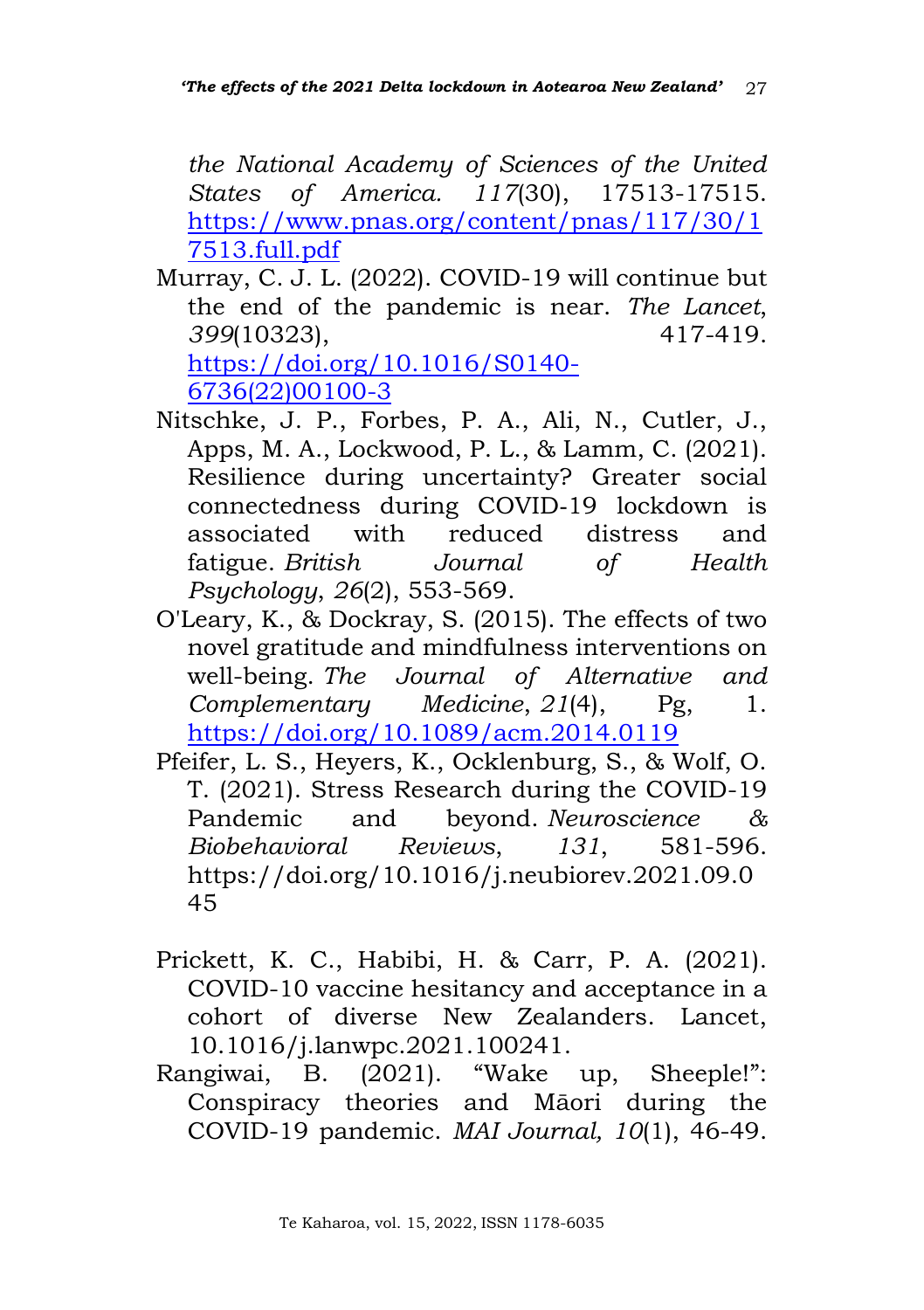https://doi.org/10.20507/MAIJournal.2021.10. 1.6

- Rangiwai, B. & Sciascia, A. (2021). The impacts of COVID-19 on tangihanga. *Journal of Global Indigeneity,* 5(1), 1-14. [https://www.journalofglobalindigeneity.com/art](https://www.journalofglobalindigeneity.com/article/19435-the-impacts-of-covid-19-on-tangihanga) [icle/19435-the-impacts-of-covid-19-on](https://www.journalofglobalindigeneity.com/article/19435-the-impacts-of-covid-19-on-tangihanga)[tangihanga](https://www.journalofglobalindigeneity.com/article/19435-the-impacts-of-covid-19-on-tangihanga)
- Rangiwai, B., Simati-Kumar, B. & Mataroa, R. (2020). The impacts of COVID-19 on the 2020 cohort of the Master of Applied Indigenous Knowledge programme at Te Wānanga o Aotearoa in Māngere. *Te Kaharoa: The eJournal on Indigenous Pacific Issues, 13*(1), 1-21. https://www.tekaharoa.com/index.php/tekahar oa/article/view/301
- Rehm, J., Kilian, C., Ferreira‐Borges, C., Jernigan, D., Monteiro, M., Parry, C. D., ... & Manthey, J. (2020). Alcohol use in times of the COVID 19: Implications for monitoring and policy. *Drug and Alcohol Review*, *39*(4), 301-304. <https://doi.org/10.1111/dar.13074>
- Serhan, D. (2020). Transitioning from face-to-face to remote learning: Students' attitudes and perceptions of using Zoom during COVID-19 pandemic. *International Journal of Technology in Education and Science*, *4*(4), 339.
- Spurk, D. & Straub, C. (2020). Flexible employment relationships and careers in times of the COVID-19 pandemic. *Journal of Vocational Behavior, 119*. <https://doi.org/10.1016/j.jvb.2020.103435>
- Summers, J., Wilson, N., Grout, L., Kvalsvig, A. & Baker, M. (2021, August 31). Lessons from jurisdictions that are battling their own Delta variant outbreaks. *Public Health Expert*. [https://blogs.otago.ac.nz/pubhealthexpert/less](https://blogs.otago.ac.nz/pubhealthexpert/lessons-from-jurisdictions-that-are-battling-their-own-delta-variant-outbreaks/)